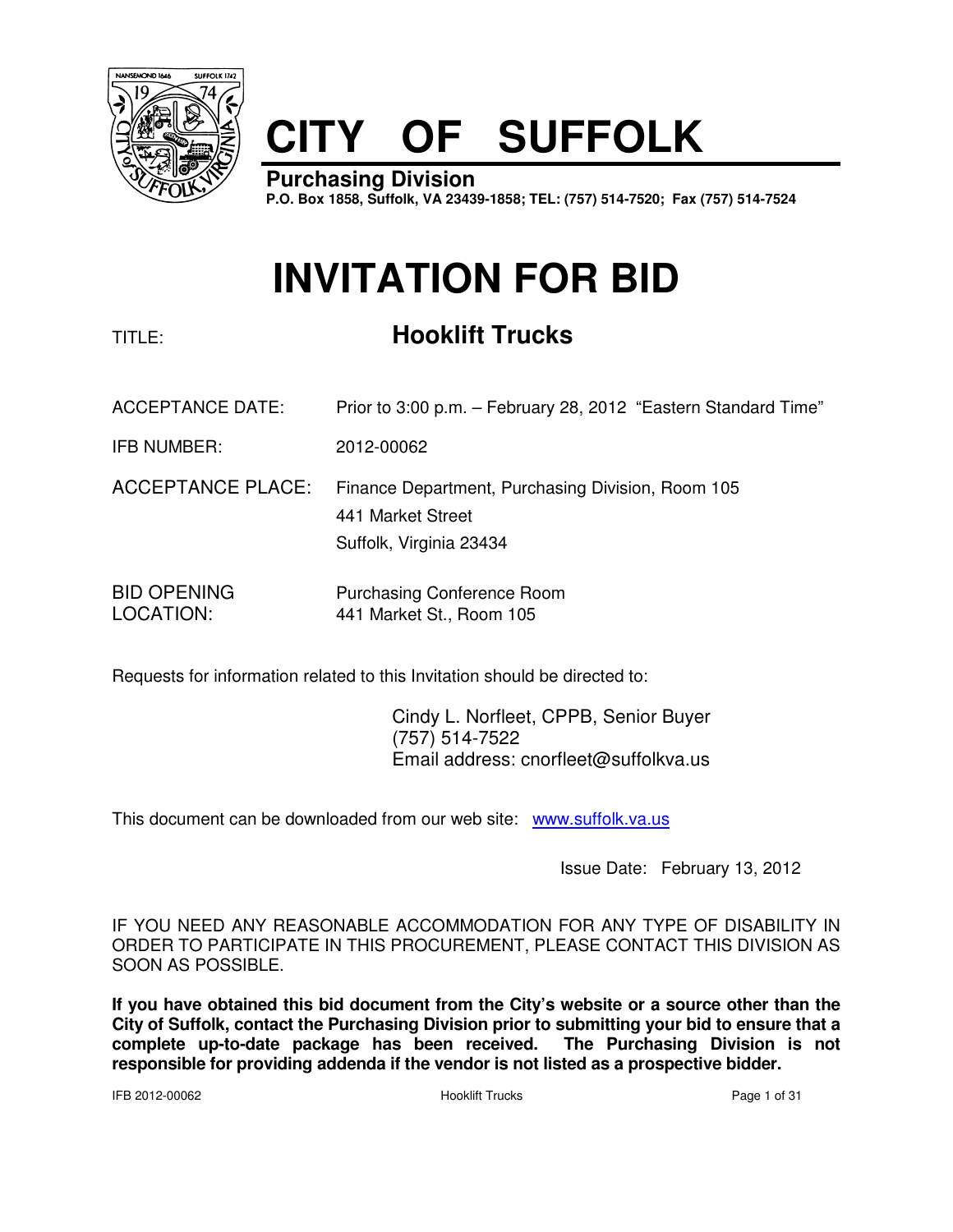# **INVITATION FOR BID**

# **Hooklift Trucks**

## **SECTION/TITLE**

| 1.0  |     |
|------|-----|
| 2.0  |     |
| 3.0  |     |
| 4.0  |     |
| 5.0  |     |
| 6.0  |     |
| 7.0  |     |
| 8.0  | -13 |
| 9.0  |     |
| 10.0 | 14  |
| 11.0 |     |
| 12.0 |     |
|      | 27  |
|      |     |
|      |     |

## BID PRICING FORM AND OTHER FORMS TO BE EXECUTED BY THE BIDDER

Prepared by Cindy Norfleet, CPPB, Senior Buyer Date: February 13, 2012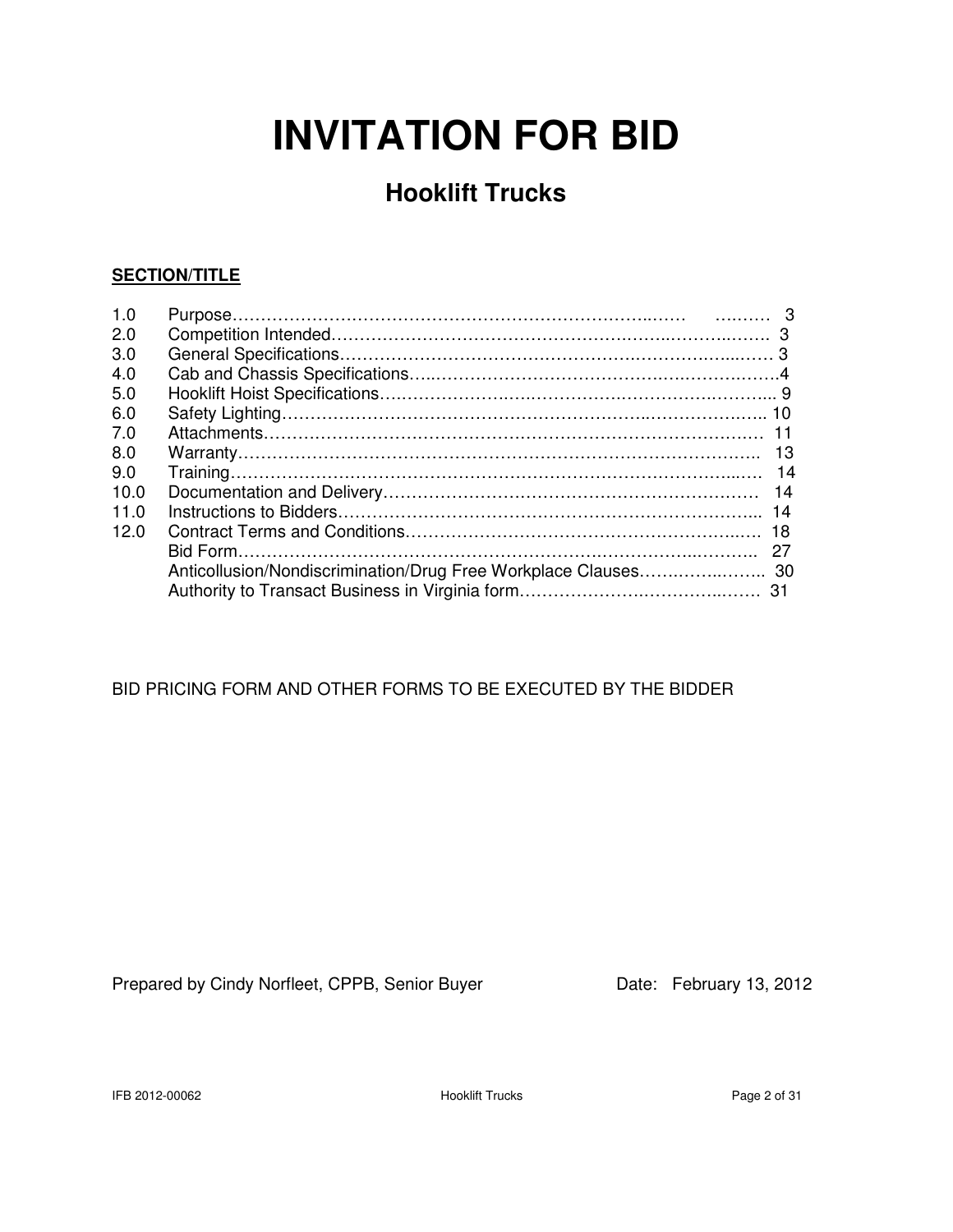#### **1.0 PURPOSE**

 The intent of this Invitation for Bid is to purchase two (2) hooklift trucks for the Department of Public Works. One (1) truck will be a hooklift truck with stake body and attenuator for the Traffic Engineering Division; the second  $(2^{nd})$  truck shall be a hooklift truck with a dump body for the Roads Maintenance Division. Trucks shall be in accordance with all specifications, terms, and conditions here.

 Complete units shall be delivered F.O.B. destination City of Suffolk Fleet Management Facility, 120 Forest Glen Drive, Suffolk Virginia.

#### **2.0 COMPETITION INTENDED**

It is the City's intent that this Invitation for Bid (IFB) permits competition. It shall be the bidder's responsibility to advise the Purchasing Agent in writing if any language requirement, specification, etc., or any combination thereof, inadvertently restricts or limits the requirements stated in this IFB to a single source. Such notification must be received by the Purchasing Agent not later than five (5) days prior to the date set for bids to close.

#### **3.0 GENERAL SPECIFICATIONS**

 Specifications below describe a hooklift truck designed and built as such. Specifications are minimum; equal or better will be considered. Unit shall be the latest manufactured current production with all standard components and details. Unit shall be new production; used models or demonstrator models will not be accepted.

 One unit shall have a stake body and attenuator installed. One unit shall be complete with a dump body. Both units shall be delivered complete with requested bodies and attachments, as specified herein.

 All parts not specifically mentioned, which are necessary to provide a complete operating unit, shall be included in the bid and shall conform in strength and quality of materials and workmanship to what is normally provided to the trade in general.

 It is not the intent of the City for these specifications to be proprietary; equals will be evaluated in accordance with comparable quality, construction, strength, durability, and suitability for the purpose intended. **The City, in its sole opinion, will determine whether the unit offered is equal to that specified herein**.

 All items shall be installed and delivered by a single source. Each unit shall comply with all State and Federal codes and regulations.

 Assemblies, sub-assemblies, and component parts shall be standard and interchangeable through the entire quantity of units as specified in this Invitation for Bid. The equipment furnished shall conform to ANSI Safety Standard Z245.1-latest edition.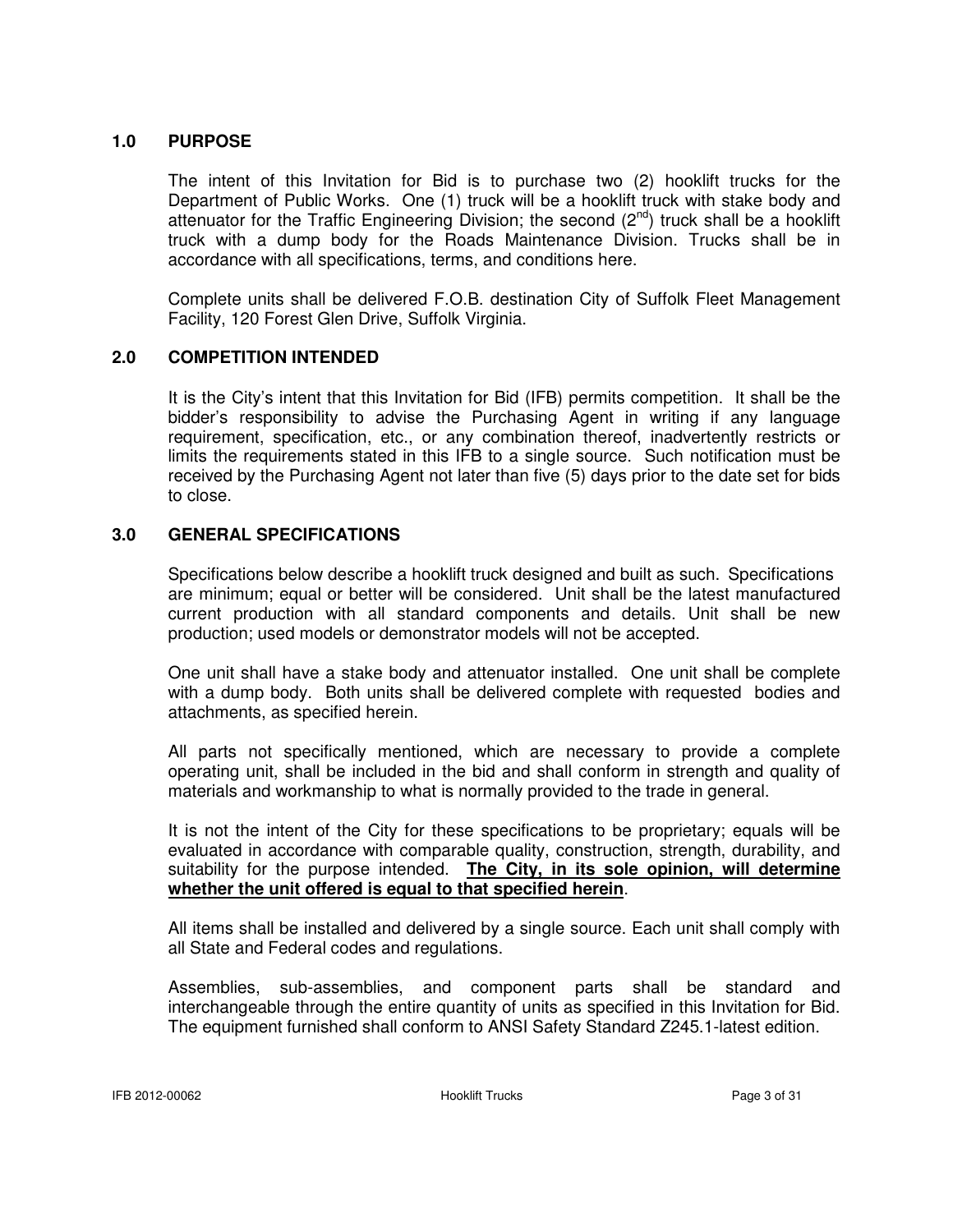Bidder will complete every space in the specification bidder's proposal column with a check mark to indicate if the item being bid is exactly as specified. If not, the "NO" column will be checked and a detailed description of the deviation from the specification will be supplied. Compliance sheets (Pages 4 - 14) must be submitted with the BID FORM.

# **COMPLY Yes No** Gross vehicle weight rating will be no less than 35,000 lbs. Front axle will have a rating of no less than 12,000 lbs. Rear axle will have a rating of no less than 23,000 lbs. 4.2 Wheelbase Wheelbase shall meet body company's minimum requirements. Cab to axle measurement shall meet body company's minimum requirements. 4.3 Cab Cab shall be a conventional design. Cab shall be air ride cab. Floor covering will be black rubber (no carpet). Driver's seat will be high back vinyl air ride seat. Passenger's seat will be two (2) man vinyl non suspension with storage area. Cab will have factory installed air conditioner with integral heater and defroster. Fresh air filter for HVAC Cab interior will be deluxe trim.

### **4.0 CAB AND CHASSIS SPECIFICATIONS**

4.1 Weight Ratings

IFB 2012-00062 Hooklift Trucks Page 4 of 31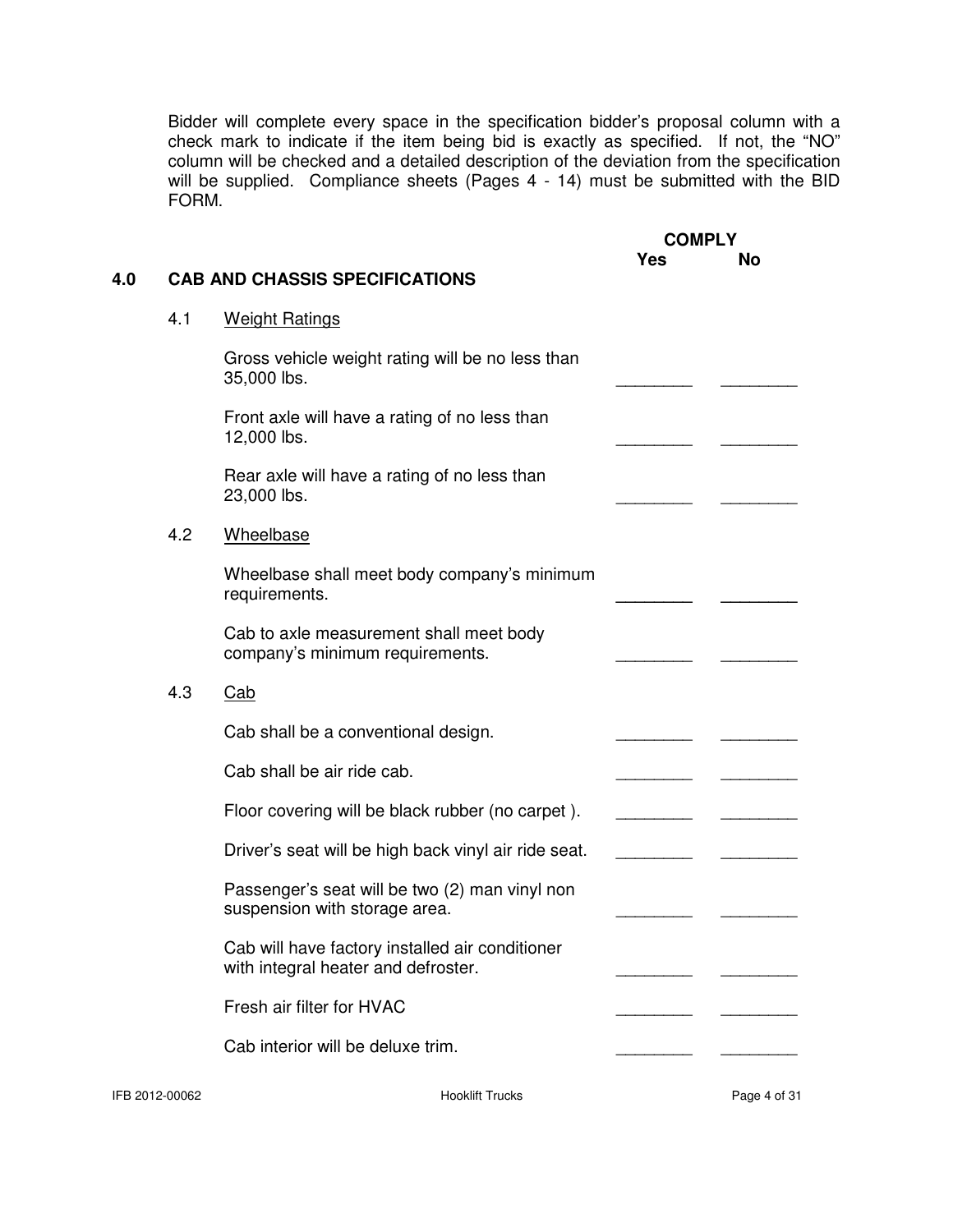|                |                                                                                                                                 |     | <b>COMPLY</b> |
|----------------|---------------------------------------------------------------------------------------------------------------------------------|-----|---------------|
|                |                                                                                                                                 | Yes | <b>No</b>     |
|                | Gauge cluster to include electronic oil pressure,<br>Water temperature, fuel level, voltage,<br>speedometer, and tachometer     |     |               |
|                | Odometer should display miles, trip miles,<br>engine hours, trip hours, fault code readout.                                     |     |               |
|                | Transmission oil temp gauge                                                                                                     |     |               |
|                | IP cluster display on board diagnostics display<br>of fault codes in gauge cluster                                              |     |               |
|                | Warning system low fuel, low oil pressure, high<br>engine coolant temperature, and low battery<br>voltage (visual and audible). |     |               |
|                | Mirrors - 102 inside spacing, breakaway type<br>w/black heads, brackets and arms, rectangular<br>with convex on both sides      |     |               |
|                | Overhead console with dual storage pockets with<br>retainer nets and CB radio pocket with quick<br>connections for electrical.  |     |               |
|                | Sun visor (2) padded vinyl with driver's side toll<br>ticket stamp integral to console.                                         |     |               |
| 4.4            | Electrical                                                                                                                      |     |               |
|                | Electrical system to be 12 volt standard equipment.                                                                             |     |               |
|                | Alternator to be 130 amp pad mounted.                                                                                           |     |               |
|                | Battery system maintenance free minimum 1300<br><b>CCA</b>                                                                      |     |               |
|                | Auxiliary harness with switch for front head lamps<br>for snow plow applications.                                               |     |               |
|                | Back up alarm will be supplied.                                                                                                 |     |               |
|                | A minimum of six (6) dash mounted auxiliary<br>switches will be provided.                                                       |     |               |
|                | Clearance and marker lights to be amber LED<br>flush mounted on cab                                                             |     |               |
| IFB 2012-00062 | <b>Hooklift Trucks</b>                                                                                                          |     | Page 5 of 31  |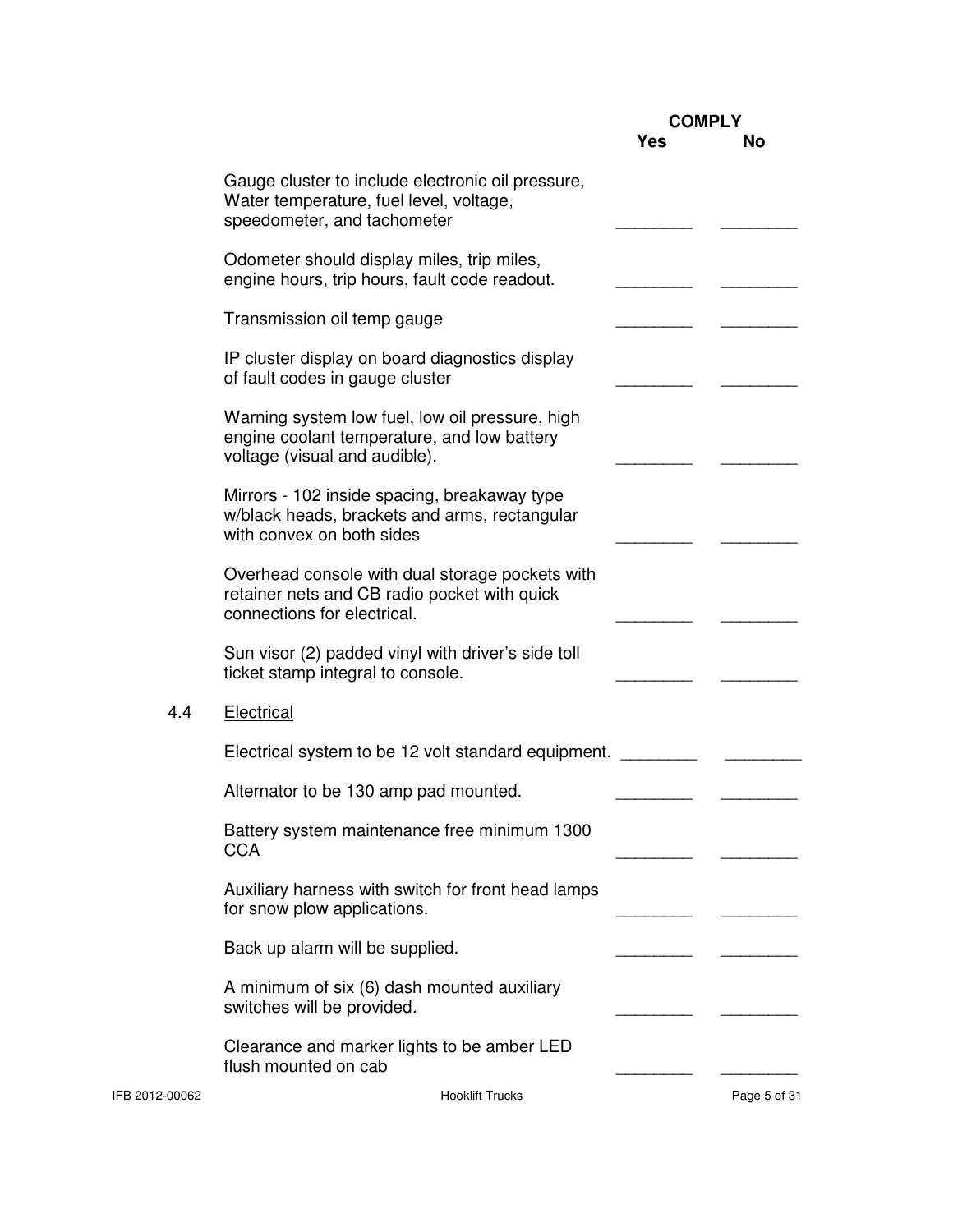|     |                                                                                                                            |            | <b>COMPLY</b> |  |
|-----|----------------------------------------------------------------------------------------------------------------------------|------------|---------------|--|
| 4.5 | <b>Engine</b>                                                                                                              | <b>Yes</b> | <b>No</b>     |  |
|     | Diesel engine to be minimum of 300 hp and 800<br>lb/ft of torque                                                           |            |               |  |
|     | Electronic cruise control on steering wheel                                                                                |            |               |  |
|     | Electronic engine governor                                                                                                 |            |               |  |
|     | Oil filter to be spin on type                                                                                              |            |               |  |
|     | Fuel / water separator and fuel filter in single<br>assembly with water in fuel sensor engine<br>mounted                   |            |               |  |
|     | Exhaust system horizontal after treatment device<br>frame mounted right side back of cab, includes<br>horizontal tailpipe. |            |               |  |
|     | Single element air cleaner                                                                                                 |            |               |  |
|     | Aluminum radiator to meet cooling requirements                                                                             |            |               |  |
|     | Single element air cleaner                                                                                                 |            |               |  |
|     | Aluminum radiator to meet cooling requirements                                                                             |            |               |  |
|     | Extended life coolant antifreeze to -40F                                                                                   |            |               |  |
|     | Engine control, remote mounted provision for<br>body builder's installation of PTO controls                                |            |               |  |
|     | Throttle hand control, engine speed control<br>mounted on steering wheel                                                   |            |               |  |
| 4.6 | <b>Transmission</b>                                                                                                        |            |               |  |
|     | Allison 3500RDS with PTO provisions, 5-speed,<br>includes oil level sensor, less retarder with<br>80,000 GVW & GCW max     |            |               |  |
|     | Transmission shift control push button type, dash<br>Mounted                                                               |            |               |  |
|     | Transmission oil shall be Castrol Tran synd                                                                                |            |               |  |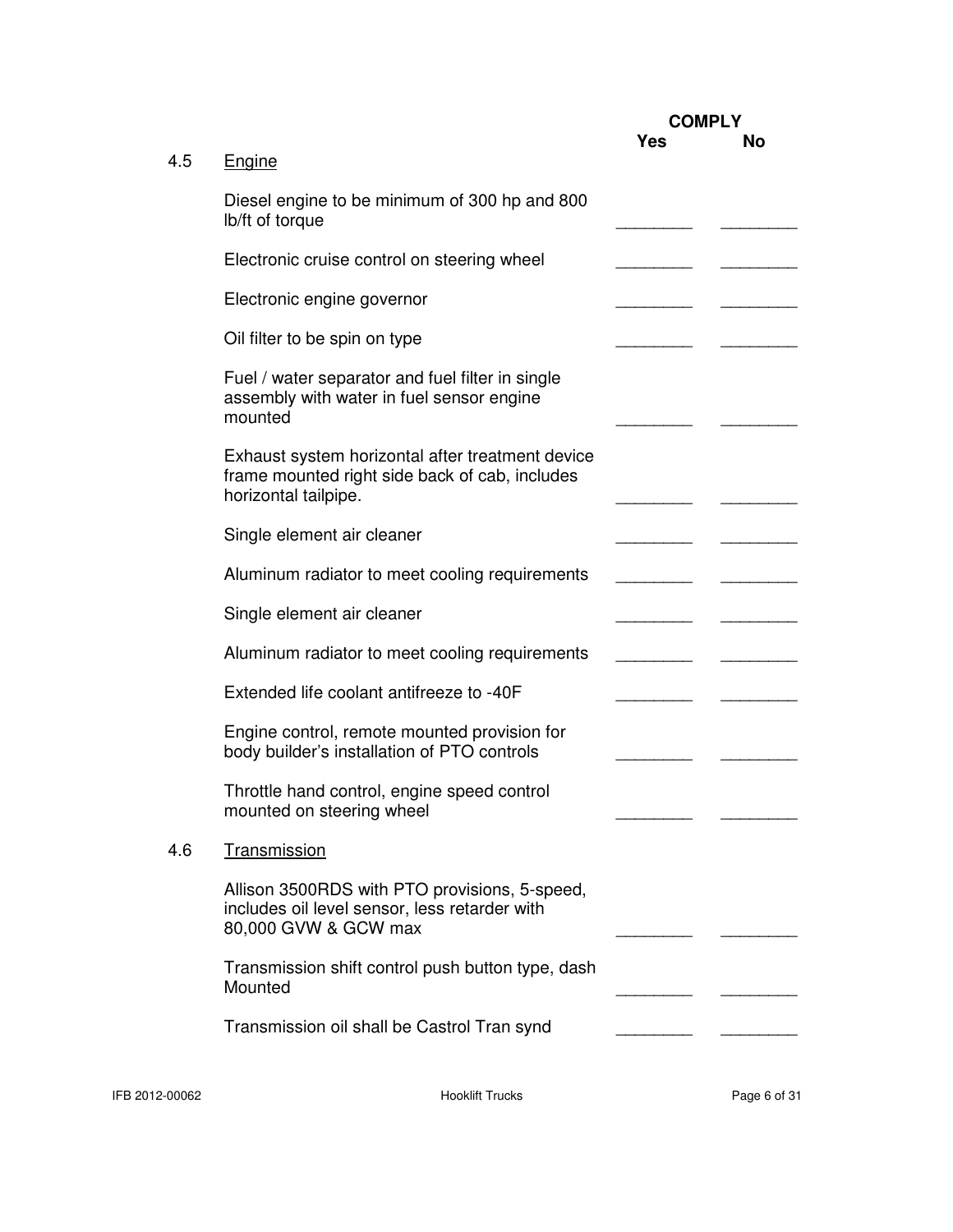|                |                                                                                                                                    |     | <b>COMPLY</b> |  |
|----------------|------------------------------------------------------------------------------------------------------------------------------------|-----|---------------|--|
| 4.7            | Frame                                                                                                                              | Yes | <b>No</b>     |  |
|                | Frame rails shall be 120,000 yield strength<br>minimum                                                                             |     |               |  |
|                | RBMs shall be a minimum of 1,750,000 in-lbs.                                                                                       |     |               |  |
| 4.8            | <b>Front Axle</b>                                                                                                                  |     |               |  |
|                | Front axle will have a minimum of 12,000 lb.<br>capacity                                                                           |     |               |  |
|                | Front springs minimum of 12,000 lbs. with shocks.                                                                                  |     |               |  |
| 4.9            | Rear Axle                                                                                                                          |     |               |  |
|                | Rear axle will have a minimum 23,000 lb.<br>capacity                                                                               |     |               |  |
|                | Rear spring suspension Vari-Rate 23,000 lb.<br>capacity with 4,500 lb. auxiliary rubber spring                                     |     |               |  |
|                | Ratio 4:63                                                                                                                         |     |               |  |
|                | Rear shock absorbers                                                                                                               |     |               |  |
| 4.10           | <b>Fuel Tank</b>                                                                                                                   |     |               |  |
|                | Fuel tank top draw style steel, 50 gallon capacity,<br>mounted under cab                                                           |     |               |  |
|                | Fuel / water separator to be thermostatic temp<br>Controlled electric heater. Includes standard<br>equipment water in fuel sensor. |     |               |  |
| 4.11           | <b>Brakes</b>                                                                                                                      |     |               |  |
|                | Dual air system for straight truck applications                                                                                    |     |               |  |
|                | ABS air brake system 4 channel                                                                                                     |     |               |  |
|                | Bendix AD 9 dryer                                                                                                                  |     |               |  |
|                | Front brakes air s cam 16 x 7 includes 20 sq. inch<br>MGM long stroke brake chambers                                               |     |               |  |
|                | Rear brakes air s cam 16 x 8.63 includes                                                                                           |     |               |  |
| IFB 2012-00062 | <b>Hooklift Trucks</b>                                                                                                             |     | Page 7 of 31  |  |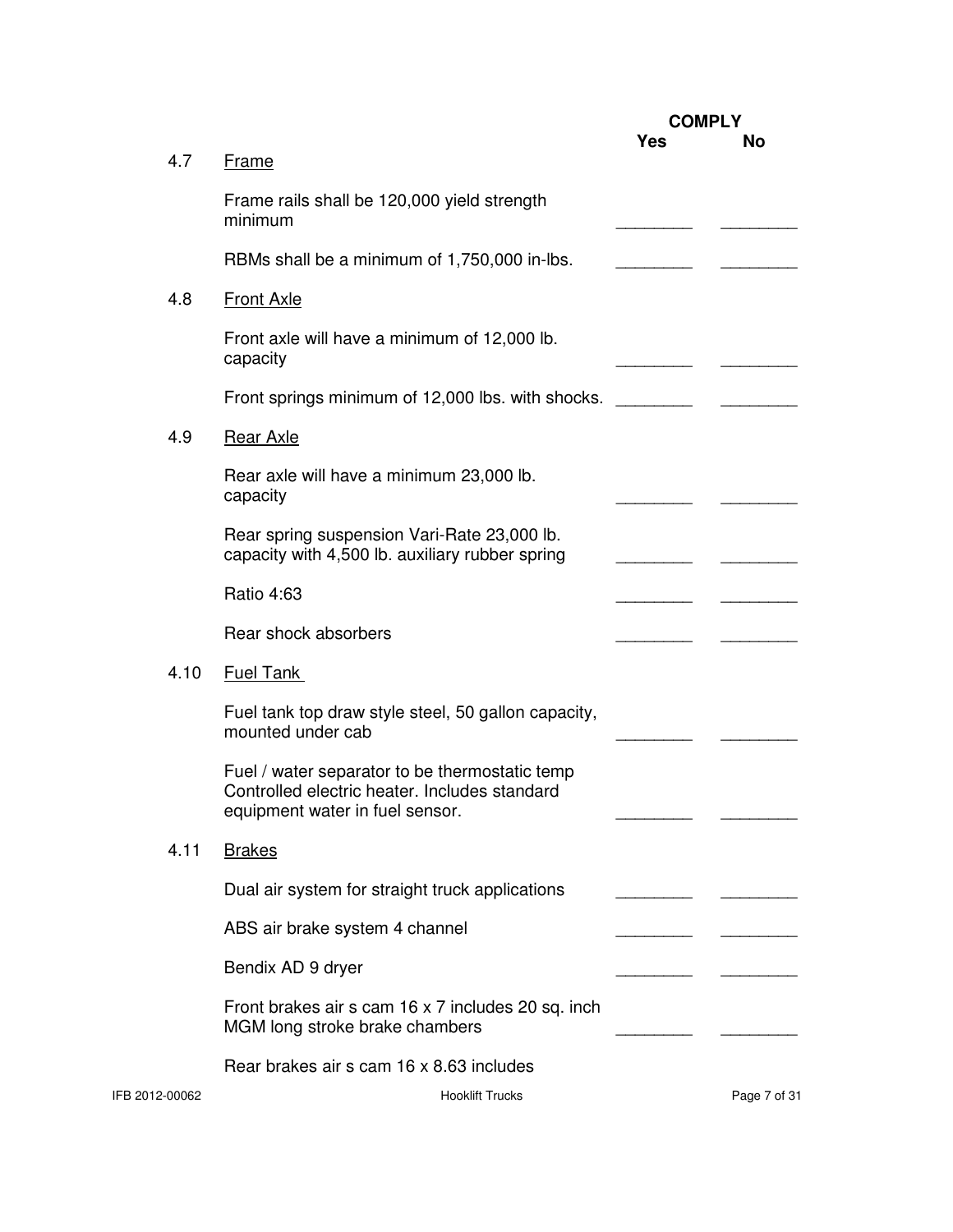|                |                                                                                                                                                                       | <b>COMPLY</b> |              |
|----------------|-----------------------------------------------------------------------------------------------------------------------------------------------------------------------|---------------|--------------|
|                |                                                                                                                                                                       | Yes           | <b>No</b>    |
|                | MGM TR2430 long stroke brake chambers and<br>heavy duty actuated parking brake                                                                                        |               |              |
|                | Air compressor, Bendix TF 550 13.2 CFM                                                                                                                                |               |              |
|                | Parking brake valve located on dash w/ yellow<br>knob                                                                                                                 |               |              |
|                | Air pressure gauge (2) Air 1 and Air 2 gauge<br>located on instrument panel                                                                                           |               |              |
| 4.12           | <b>Wheels</b>                                                                                                                                                         |               |              |
|                | Front wheels: disc 22.5 steel 5 hand hole, 10-stud<br>hub piloted, flanged nut, metric mount, 8.25 DC<br>rims with steel hubs                                         |               |              |
|                | Front tires: 11R22.5 G load range 14 ply                                                                                                                              |               |              |
|                | Rear wheels: disc 22.5 steel 5 hand hole,<br>10-stud hub piloted, flanged nut, metric mount<br>8.25 DC rims with steel hubs                                           |               |              |
|                | Rear tires: 11R22.5 M & S tread with G load<br>range 14 ply                                                                                                           |               |              |
| 4.13           | Miscellaneous                                                                                                                                                         |               |              |
|                | Wheels painted white                                                                                                                                                  |               |              |
|                | Chassis painted black                                                                                                                                                 |               |              |
|                | Cab painted white                                                                                                                                                     |               |              |
|                | Electric trailer brake/lights accommodation<br>package with cab connections for mounting<br>electronic digital break control                                          |               |              |
|                | Unit will be equipped with a fifteen (15) ton pintle<br>hook and all electric brake and safety equipment<br>required for towing the City's trailers.                  |               |              |
|                | A wiring harness shall be installed and shall<br>connect to the 7 pin plug at the rear of chassis.<br>Wiring on the body shall be in conduit and<br>properly secured. |               |              |
| IFB 2012-00062 | <b>Hooklift Trucks</b>                                                                                                                                                |               | Page 8 of 31 |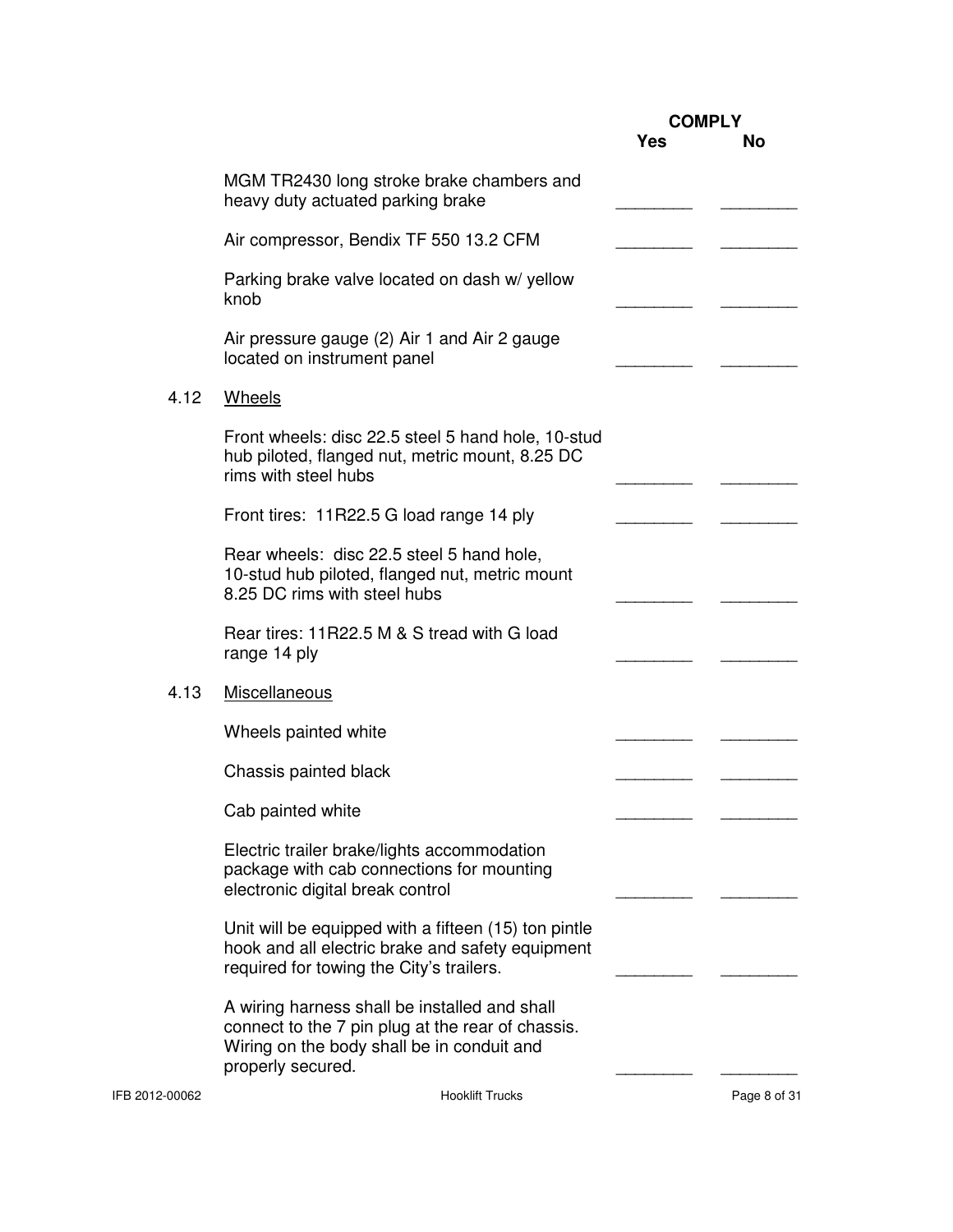|                |                                                                                                                                                                                                                                          | <b>COMPLY</b> |              |
|----------------|------------------------------------------------------------------------------------------------------------------------------------------------------------------------------------------------------------------------------------------|---------------|--------------|
|                |                                                                                                                                                                                                                                          | <b>Yes</b>    | No           |
|                | Two (2) each side chassis mounted steel tool<br>boxes, approximately 18" x 18" x 36", will be<br>included.                                                                                                                               |               |              |
| 5.0            | <b>HOOKLIFT HOIST SPECIFICATIONS</b>                                                                                                                                                                                                     |               |              |
|                | The lift system shall implement a "roll off" type hook, to<br>load, dump, and unload a removable body. The loading<br>apparatus must be hydraulically operated with no cables<br>directly involved in the loading, dumping or unloading. |               |              |
|                | Minimum capacity of 26,000 pounds                                                                                                                                                                                                        |               |              |
|                | Hooklift length shall be approximately 127 inches from<br>loading pin to center of rear loading roller, and a truck<br>cab to axle of approximately 110 inches.                                                                          |               |              |
|                | Minimum dumping angle of 53 degrees $(53^{\circ})$                                                                                                                                                                                       |               |              |
|                | Hooklift will be double articulating, pivoting at the rear<br>most point to achieve a true dump                                                                                                                                          |               |              |
|                | Hooklift will have a sliding jib arm to allow unit to slide a<br>body forward to permit the hooklift to load and dump<br>bodies shorter than its length. Body lengths usable will<br>be nine (9) to fourteen (14) feet.                  |               |              |
|                | The sliding jib will be form fit into the main arm, with not<br>more than 1/16-inch gap, top to bottom and left to right.<br>Jibs with steel or nylon wear pads will not be permitted.                                                   |               |              |
|                | Hooklift must have a safety valve that does not allow the<br>jib to be retracted while in the dump mode.                                                                                                                                 |               |              |
|                | Hooklift must have mechanical locks to create a rigid<br>frame work while dumping. The latches must be engaged<br>within the first four (4) inches of the forward travel of the<br>jib. This is to allow shorter bodies to dumped.       |               |              |
|                | All cylinders will be equipped with counter balance valves,<br>and bypass system lock, so that cylinders will hold their<br>position in the event of pressure failure.                                                                   |               |              |
|                | Hooklift shall have dual dump cylinders for better stability<br>while dumping.                                                                                                                                                           |               |              |
| IFB 2012-00062 | <b>Hooklift Trucks</b>                                                                                                                                                                                                                   |               | Page 9 of 31 |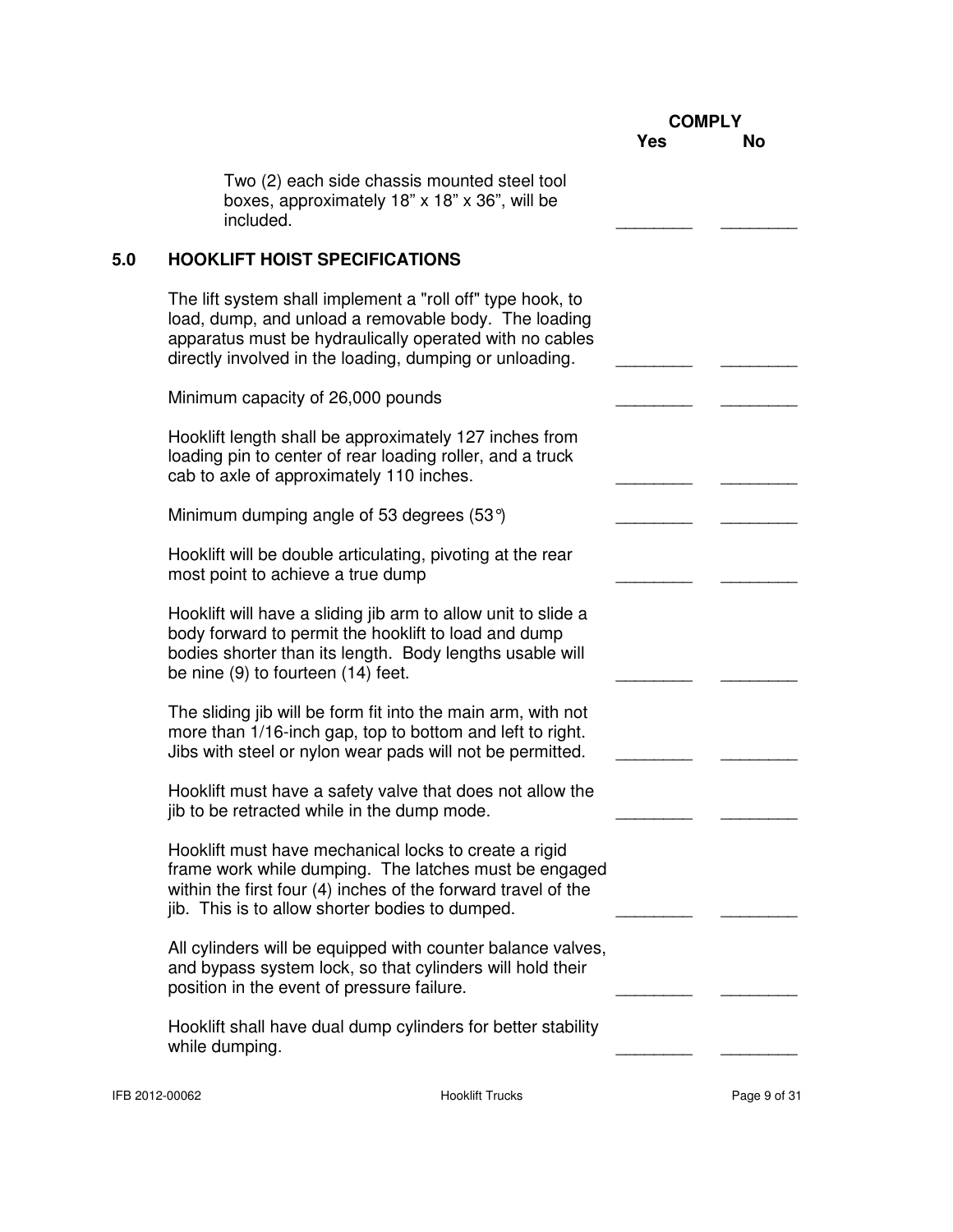|                                                                                                                                                                                                                                                                                                                       |     | <b>COMPLY</b> |
|-----------------------------------------------------------------------------------------------------------------------------------------------------------------------------------------------------------------------------------------------------------------------------------------------------------------------|-----|---------------|
|                                                                                                                                                                                                                                                                                                                       | Yes | No            |
| Rear body locks will be pass through type to allow flexibility<br>for placement of the body to maximize weight distribution.                                                                                                                                                                                          |     |               |
| All pivot points will have brass bushing, harden steel pins,<br>and grease fitting for lubrication.                                                                                                                                                                                                                   |     |               |
| Hydraulic system shall be of high pressure type to<br>minimize system weight and maximize payload.                                                                                                                                                                                                                    |     |               |
| System components to be rated for 5200 psi with system<br>relief set at 5000 psi                                                                                                                                                                                                                                      |     |               |
| Pump to axial piston direct mount                                                                                                                                                                                                                                                                                     |     |               |
| Hydraulic flow: 11 GPM at 1200 rpm                                                                                                                                                                                                                                                                                    |     |               |
| Hydraulic tubing shall be used everywhere practical.<br>Lines will be anchored to prevent vibration and wear.                                                                                                                                                                                                         |     |               |
| The hydraulic reservoir will have a minimum twelve (12)<br>gallon capacity.                                                                                                                                                                                                                                           |     |               |
| Cab controls will be dual low pressure hydraulic to offer<br>full feathering capabilities.                                                                                                                                                                                                                            |     |               |
| <b>SAFETY LIGHTING</b>                                                                                                                                                                                                                                                                                                |     |               |
| A Whelen LFL Series LED light bar, or approved equal,<br>shall be mounted on the roof of the cab with a dash<br>mounted switch in the cab.                                                                                                                                                                            |     |               |
| No less than two (2) LED strobes shall be mounted on<br>rear of unit at the rear bumper and controlled from a dash<br>mounted switch in the cab.                                                                                                                                                                      |     |               |
| Two (2) work lights shall be mounted on the chassis<br>facing rearward in order to illuminate bodies while the<br>operator is exchanging them. One (1) will be mounted at<br>the rear of the unit and the other mounted on the back of<br>the cab. Lights will be activated from a dash mounted<br>switch in the cab. |     |               |
|                                                                                                                                                                                                                                                                                                                       |     |               |

**6.0 SAFETY LIGHTING**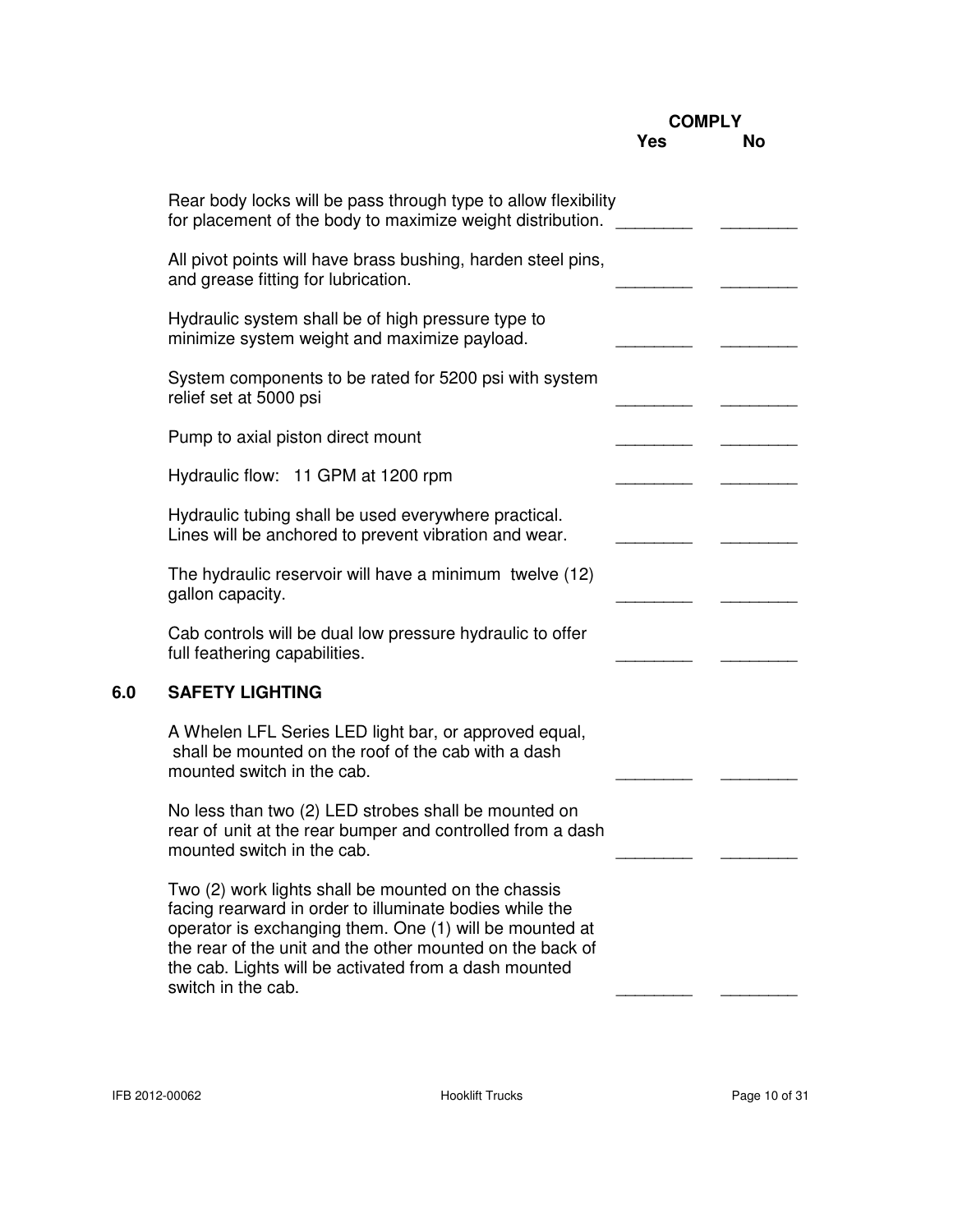# **7.0 ATTACHMENTS**

# 7.1 Stake Body

|                | Cross Members are 1.5" x 4" standard A36<br>C-channel set at twelve (12) inch centers.                                                                                                                                                                                |               |
|----------------|-----------------------------------------------------------------------------------------------------------------------------------------------------------------------------------------------------------------------------------------------------------------------|---------------|
|                | Bulkhead is framed with $3"x3"$ tubing with $\frac{1}{4}$ -inch<br>steel sheet.                                                                                                                                                                                       |               |
|                | Deck is smooth 3/16-inch Grade A 569 sheet<br>steel with edges bent on a break.                                                                                                                                                                                       |               |
|                | A removable 4' x 8' sign holder module will be<br>included and will be made to fit into the stake<br>pockets at the front section of the stake body.                                                                                                                  |               |
|                | TrafCon, or approved equal, power folding<br>15-LED lamp arrow with digital control display<br>and cable, 2 - deep cycle (6v) batteries, 55 watt<br>remote solar package shall be mounted on the<br>front of the body.                                                |               |
|                | Rear body-mounted removable man-basket with<br>steps, powdercoated yellow attached with 2-inch<br>receiver tube on each side of the basket. Tail lights<br>and 4-LED oval strobes to be mounted on the rear<br>of the basket with a 6-pin connector for all lighting. |               |
| 7.2            | Attenuator                                                                                                                                                                                                                                                            |               |
|                | New Scorpion, or approved equal, 100kph<br>(62 mph) truck mounted detachable attenuator,<br>hydraulic motor cylinders and supports                                                                                                                                    |               |
| 7.3            | Dump Body                                                                                                                                                                                                                                                             |               |
|                | Length shall be approximately twelve (12) foot                                                                                                                                                                                                                        |               |
|                | Width shall be approximately 84 inches                                                                                                                                                                                                                                |               |
| IFB 2012-00062 | <b>Hooklift Trucks</b>                                                                                                                                                                                                                                                | Page 11 of 31 |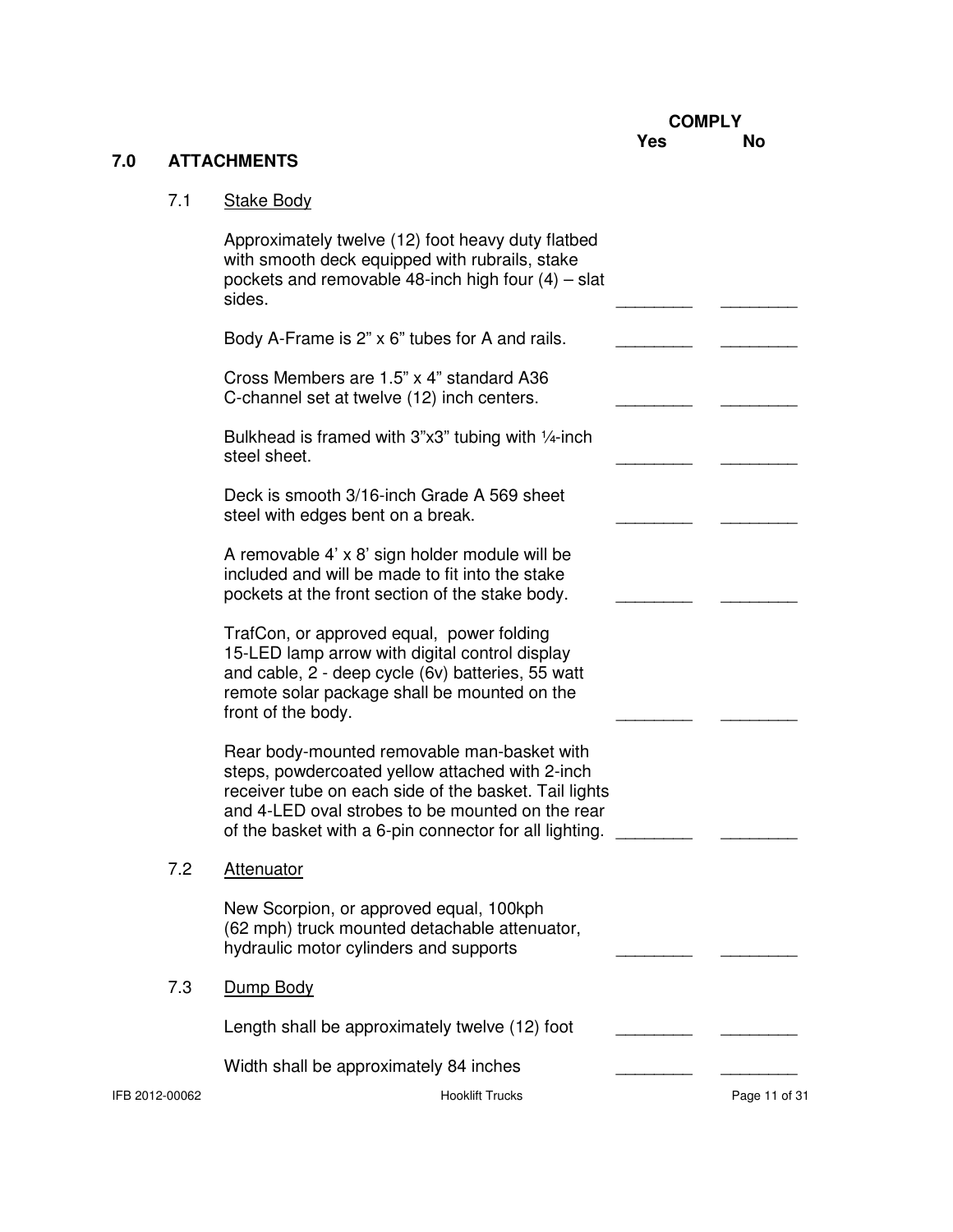|                                                                                                                                                           |            | <b>COMPLY</b> |  |
|-----------------------------------------------------------------------------------------------------------------------------------------------------------|------------|---------------|--|
|                                                                                                                                                           | <b>Yes</b> | <b>No</b>     |  |
| Side will be approximately 18 inches and have<br>a 6-inch pine board mounted on top to meet the<br>height of the tailgate.                                |            |               |  |
| Tailgate will be approximately 24 inches                                                                                                                  |            |               |  |
| Front bulkhead will have an approximately<br>18-inch cab shield.                                                                                          |            |               |  |
| Side material will be ten (10) gauge, one (1)<br>piece unit and will have six-inch (6") side board<br>gussets.                                            |            |               |  |
| Front and rear corner posts to have a boxed top<br>rail                                                                                                   |            |               |  |
| All welds shall be continuous.                                                                                                                            |            |               |  |
| Tailgate material will be ten (10) gauge fully<br>boxed upper and lower rails with panel bracing<br>with approximately forty-degree $(40^{\circ})$ slope. |            |               |  |
| Upper tailgate hinges will be offset forward<br>approximately five (5) inches and will have<br>1 1/2- inch pivot pins with zerk lubrication.              |            |               |  |
| Lower latch pins $-1\frac{1}{4}$ inches                                                                                                                   |            |               |  |
| Upper and lower dogleg slotted chain keepers<br>with sufficient chain to allow tailgate to lay flat                                                       |            |               |  |
| Tailgate latch will be retractable type with<br>minimum one (1) inch flame cut latch finger                                                               |            |               |  |
| Control lever located at left front corner with<br>safety chain loop over handle                                                                          |            |               |  |
| Floor will be 3/16-inch hi-tensile strength alloy<br>steel.                                                                                               |            |               |  |
| Two-inch (2") radius curve at sides lapping sides<br>approximately five (5) inches                                                                        |            |               |  |
| Full width six-inch (6") bolt on rear apron                                                                                                               |            |               |  |
|                                                                                                                                                           |            |               |  |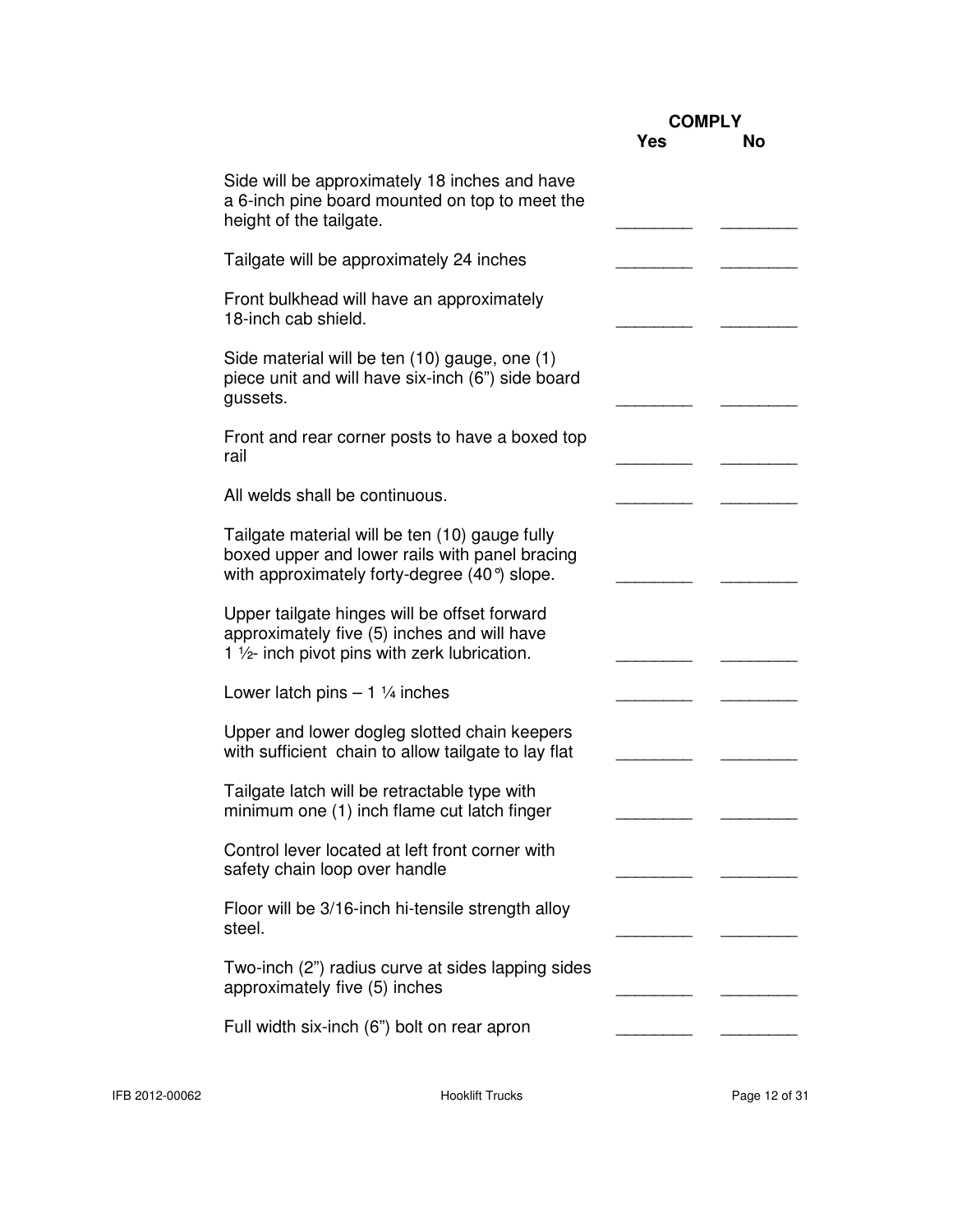|     |                                                                                                                                                                                                                                                                                                                                                   | <b>COMPLY</b> |    |
|-----|---------------------------------------------------------------------------------------------------------------------------------------------------------------------------------------------------------------------------------------------------------------------------------------------------------------------------------------------------|---------------|----|
|     |                                                                                                                                                                                                                                                                                                                                                   | Yes           | Νo |
|     | Four- inch (4") structural channel cross-members<br>on twelve-inch (12") centers                                                                                                                                                                                                                                                                  |               |    |
|     | All lights shall be LED.                                                                                                                                                                                                                                                                                                                          |               |    |
|     | Combination stop/turn tail lights will be recessed<br>and mounted high in rear corner posts.                                                                                                                                                                                                                                                      |               |    |
|     | Clearance lights will be recessed for protection<br>and mounted in rubber sockets.                                                                                                                                                                                                                                                                |               |    |
|     | Two (2) recessed amber strobes will be mounted<br>as high as possible in the rear of the body with a<br>switch mounted on the dash of truck.                                                                                                                                                                                                      |               |    |
|     | Two (2) strobe lights will be mounted on the cab<br>shield using the same switch as rear strobes.                                                                                                                                                                                                                                                 |               |    |
|     | Body shall be painted with one (1) coat of red<br>oxide primer and two (2) coats Dupont Imron<br>766 (safety green) to match the City's existing<br>fleet.                                                                                                                                                                                        |               |    |
|     | A spring assisted manual cranking tarp system<br>shall be installed with the roller portion mounted<br>on the cab shield and the spring loaded steel<br>arms mounted on the side of the body. Manual<br>hand crank controls will be mounted on left side<br>of body. A multi-mesh designed tarp will be<br>used to cover the entire body opening. |               |    |
| 8.U | <b>WARRANTY</b>                                                                                                                                                                                                                                                                                                                                   |               |    |
|     | Entire unit to have a one (1) year parts and labor<br>warranty and a three (3) year structural warranty.                                                                                                                                                                                                                                          |               |    |
|     | Bidder shall operate a factory authorized service and<br>warranty facility within 100 miles of the City's Fleet<br>Management Facility.                                                                                                                                                                                                           |               |    |
|     | The bidder is responsible for transporting unit for all<br>warranty repairs outside of the 100 miles radius.                                                                                                                                                                                                                                      |               |    |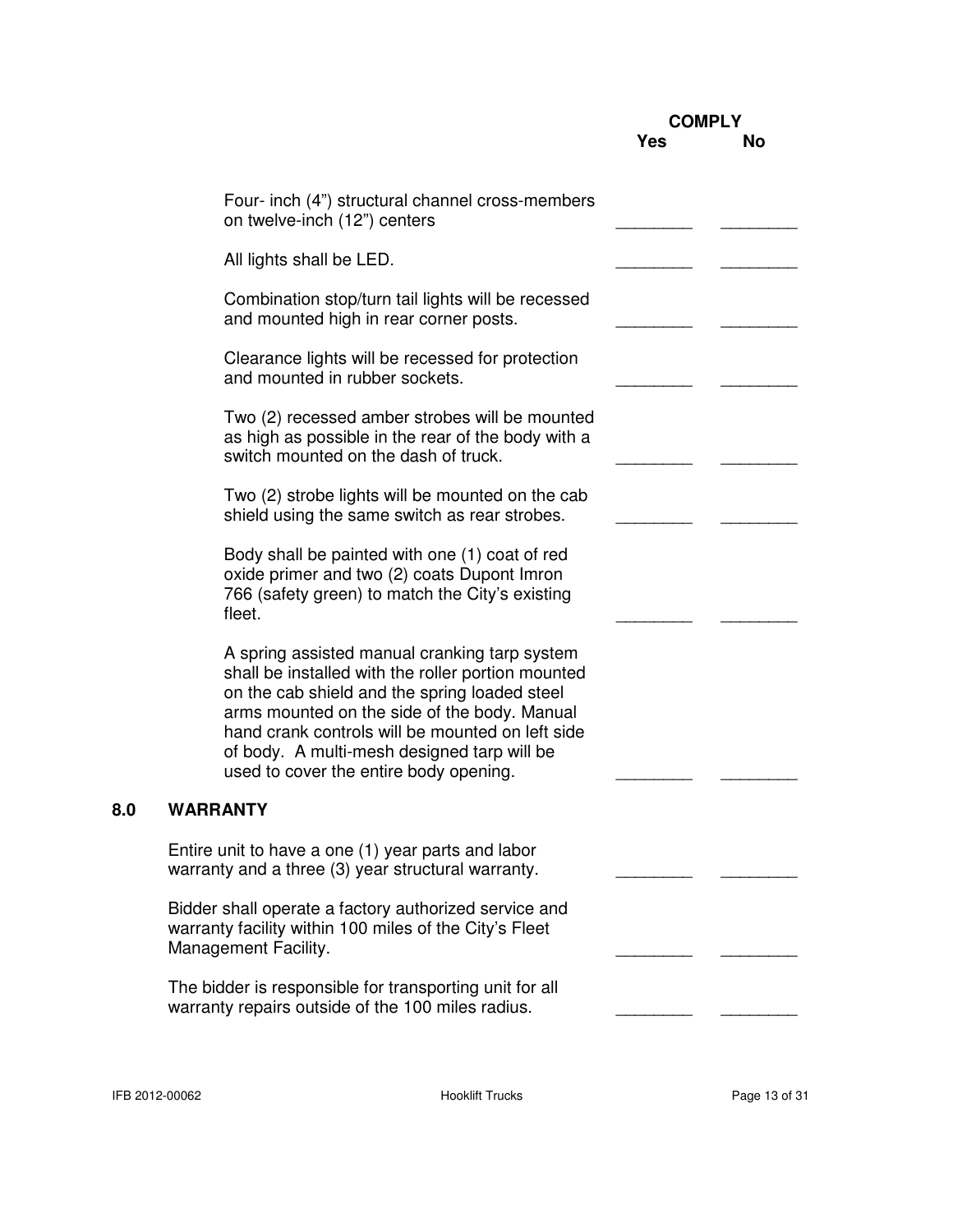|      |                                                                                                                                                                                                                                                                                                                                                                                                                                               | <b>COMPLY</b> |    |
|------|-----------------------------------------------------------------------------------------------------------------------------------------------------------------------------------------------------------------------------------------------------------------------------------------------------------------------------------------------------------------------------------------------------------------------------------------------|---------------|----|
|      | Warranty facilities shall have serviced said equipment for<br>a minimum of five (5) year as the factory's authorized<br>service center.                                                                                                                                                                                                                                                                                                       | Yes           | No |
|      | Unit must be mounted by the manufacturer.                                                                                                                                                                                                                                                                                                                                                                                                     |               |    |
| 9.0  | <b>TRAINING</b>                                                                                                                                                                                                                                                                                                                                                                                                                               |               |    |
|      | A minimum of four (4) hours on site training shall be<br>provided for technicians and operators upon delivery<br>of units.                                                                                                                                                                                                                                                                                                                    |               |    |
| 10.0 | <b>DOCUMENTATION AND DELIVERY</b>                                                                                                                                                                                                                                                                                                                                                                                                             |               |    |
|      | The completed units shall be delivered to the Fleet<br>Management facility located at 120 Forest Glen Drive,<br>Suffolk, Virginia, completely assembled, serviced, and<br>ready to operate. The bidder shall have a qualified<br>service representative in attendance with the units<br>during start-up operation to make any adjustments and<br>give instructions (see Section 9.0 TRAINING) to assure<br>proper operation of the equipment. |               |    |
|      | Units shall be delivered with the following documentation:<br>Manufacturers Statement of Origin<br>Valid Virginia 30-day tags<br>Virginia State Inspection<br>Original invoice                                                                                                                                                                                                                                                                |               |    |
|      | One factory service, parts, and operator's manual and<br>CD shall be provided.                                                                                                                                                                                                                                                                                                                                                                |               |    |
|      | Bidder shall provide daily parts delivery to the Fleet<br>Management facility without freight charges for normal<br>wear items.                                                                                                                                                                                                                                                                                                               |               |    |
| 11.0 | <b>INSTRUCTIONS TO BIDDERS</b>                                                                                                                                                                                                                                                                                                                                                                                                                |               |    |

## 11.1 Submission of Bids

Pricing must be submitted on the Invitation for Bid pricing form only; failure to submit a bid on the official City form provided for that purpose shall be a cause for rejection of the bid. Include other information as requested or required. All bids shall be submitted in a sealed envelope and properly identified with the IFB number, IFB name and time and date of opening. Bids must be received by the Purchasing Division no later than the time specified on the opening date.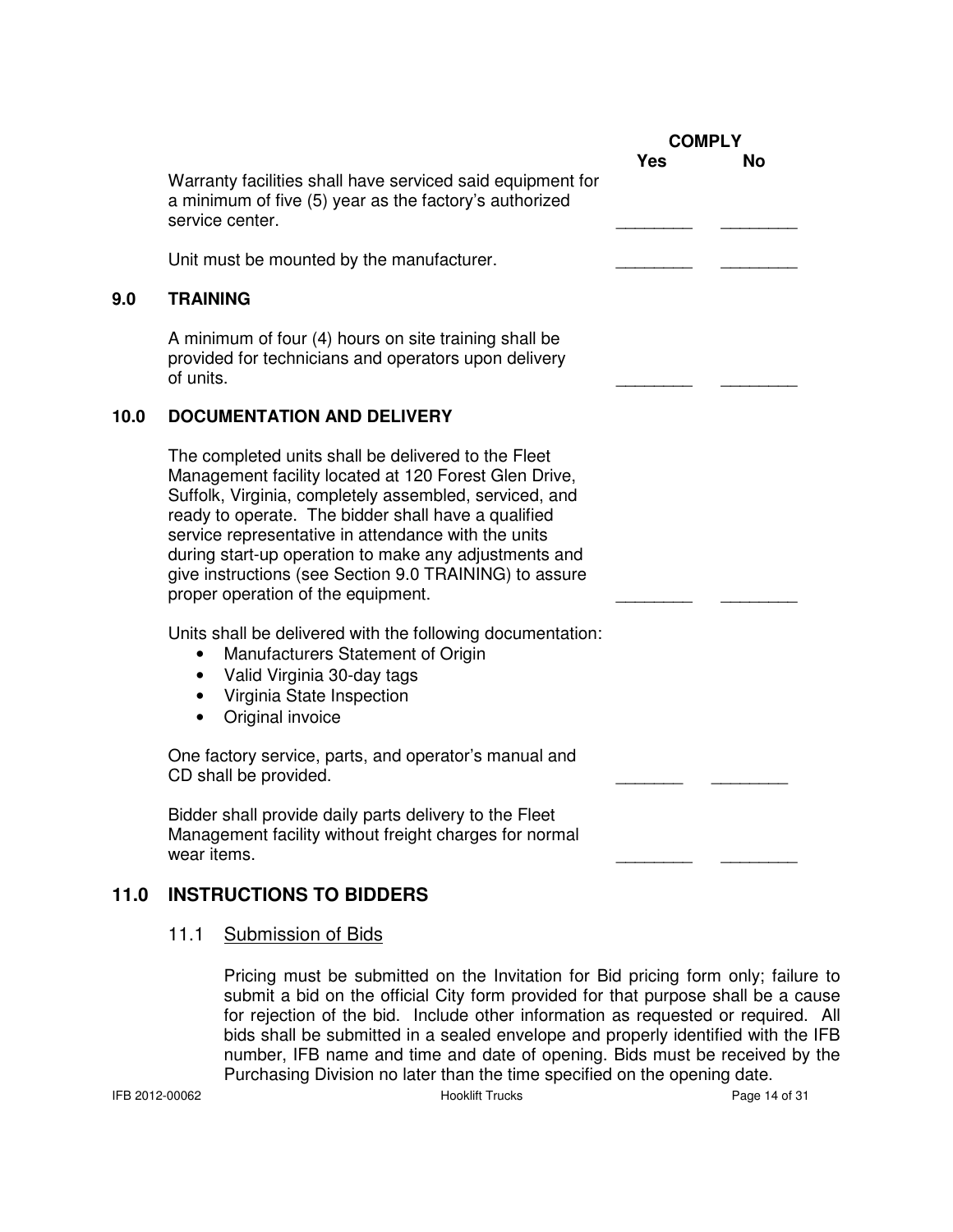**Bids may be mailed to City of Suffolk, Purchasing Division, P.O. Box 1858, Suffolk, VA 23439 or hand delivered to 441 Market Street, Room 105, Suffolk, Virginia 23434**. Faxed and e-mailed bids shall not be accepted.

It is the bidder's responsibility to ensure the bid is received prior to the bid acceptance time. The "official" time of acceptance will be "date stamped" upon receipt of the bid package in the Purchasing Division office. The Bid may not be changed by markings on the envelope. Only the amounts indicated on the BID Form will be considered in determining the final Bid amount.

#### 11.2 City Contacts

 Questions related to bid submittals should be directed to: Cindy Norfleet, Senior Buyer (757) 514-7522 cnorfleet@suffolkva.us

The Senior Buyer is the designated authorized spokesperson for the City of Suffolk with respect to this IFB. All questions should be directed to the Buyer's attention. The respondents to this IFB shall not contact, either directly or indirectly, any other employee or agent of the City regarding this IFB. This prohibition shall also extend to the Suffolk City Council and locally elected officials. Any such unauthorized contact may disqualify the bidder from this procurement.

#### 11.3 Firm Pricing

Bid price must be firm for City acceptance for ninety (90) days from bid opening date.

#### 11.4 Pricing to be F.O.B. Destination – Freight Included

Pricing shall be F.O.B. destination-freight included for all competitive bids. F.O.B. Destination-Freight Included shall include all shipping costs to the City location(s) at the unit cost. No additional shipping charges shall be allowed.

#### 11.5 Unit Price

Bid unit price on quantity specified – extend and show total. In case of errors in extension, unit prices shall govern. Bids subject to unlimited price increases will not be considered.

#### 11.6 Contract Quantities

The quantities specified in the Invitation for Bid are estimates only, and are given for the information of bidders and for the purpose of bid evaluation. They do not indicate the actual quantity, which will be ordered, since such volume will depend upon requirements, which develop during the contract period.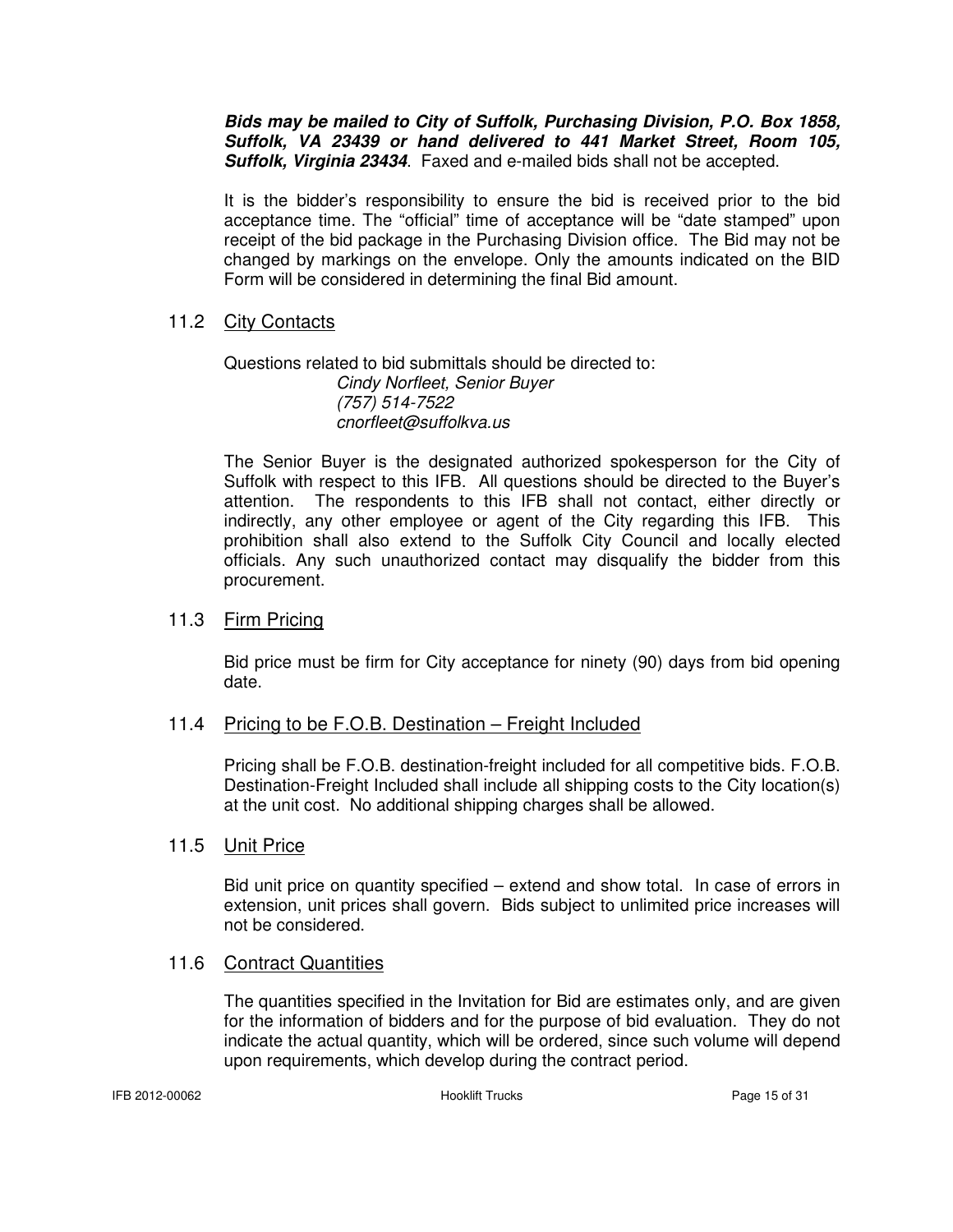Quantities shown shall not be construed to represent any amount which the City shall be obligated to purchase under the contract, or relieve the contractor of his obligation to fill all orders placed by the City. **NO BID WILL BE CONSIDERED WHICH STIPULATES THAT THE CITY OF SUFFOLK SHALL GUARANTEE TO ORDER A SPECIFIC QUANTITY.** 

#### 11.7 Authority to Bind Firm in Contract

Bids must include full legal firm name and address of bidder. Failure to manually sign bid may disqualify it. Person signing bid should show Title or Authority to bind the firm in a Contract.

#### 11.8 Withdrawal of Bids

Bids may be withdrawn any time prior to the bid opening. Withdrawal of bids may be accomplished by submitting such request in writing on the issuing company's letterhead either in person or by certified mail. No bids may be withdrawn after the established bid opening date or time, unless the purchaser has extended the opening date.

#### 11.9 Rejection of Bid

The City reserves the right to waive any technical errors in bids received and/or to reject any and all bids. Without limiting the generality of the foregoing, any bid which is incomplete, obscure, or irregular may be rejected; any bid failing to comply with all terms and conditions or failing to conform to the specifications may be rejected; any bid having interlineations, erasures, or corrections not appropriately initialed by the bidder may be rejected; and any bid accompanied by an insufficient or irregular bid security may be rejected.

#### 11.10 Late Bids

Late bids will be returned to bidder unopened, if opening date and bidder's return address is shown on the container. Late bids shall not be accepted. It is the responsibility of the bidder to ensure the bid is received prior to the bid acceptance time.

#### 11.11 Rights of City

 The City reserves the right to accept or reject all or part of any bid, waive any informality and award the contract to the lowest responsive and responsible bidder to best serve the interest of the City.

 In accordance with the Virginia Public Procurement Act Section 2.2-4320 B, a public body may waive informalities in bids. An "informality" is defined in Section 2.2-4301 as "a minor defect or variation of a bid or proposal from the exact requirements of the Invitation to Bid, or the Request for Proposal, which does not affect the price, quality, quantity or delivery schedule for the goods, services or construction being procured."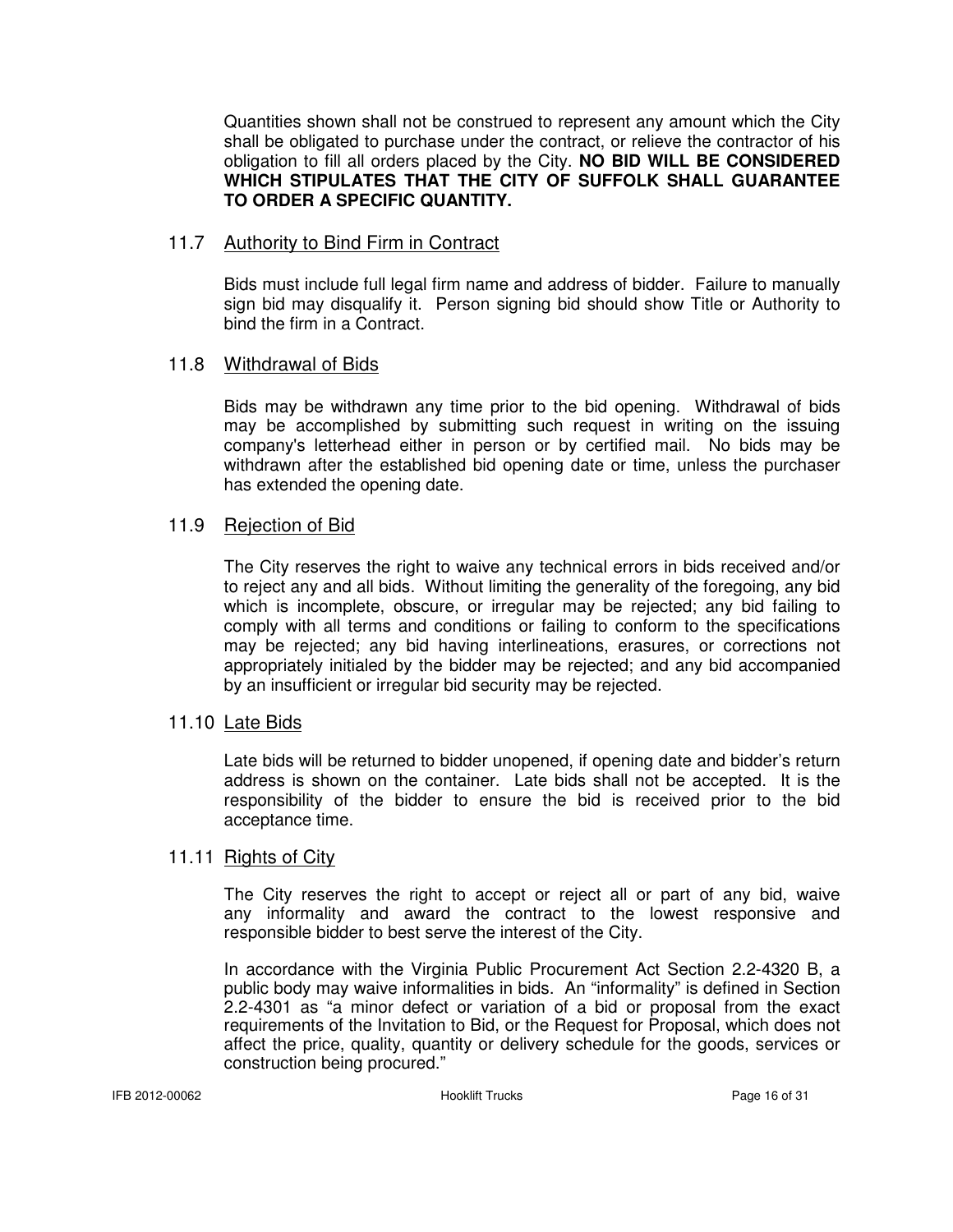The City further reserves the right to request clarification on any bid submittal or any documents requested or included in the bid submittal. Requests for insurance documents, additional specification requirements, drawings, contractor's license, standard forms, etc. which may inadvertently be omitted from the BID FORM may be considered to be an "informality" and may be submitted at a later date, at the option of the City, as long as the omissions do not affect the price, quality, quantity or delivery for the goods or services being procured.

#### 11.12 Use of Contract by Other Public Bodies

Bidders are advised that the resultant contract may be extended, with the authorization of the Bidder, to other public bodies, or public agencies or institutions of the United States to permit their use of the contract at the same prices and/or discounts and terms and conditions of the resulting contract.

If any other public body decides to use the final contract, the Contractor shall deal directly with the public body concerning the placement of orders, issuance of the purchase orders, contractual disputes, invoicing and payment. The City of Suffolk acts only as the "Contracting Agent" for these public bodies. Failure to extend a contract to a public body will have no effect on consideration of your bid.

It is the Contractor's responsibility to notify the public body(s) of the availability of the contract(s).

Other public bodies desiring to use the contract shall make their own legal determination as to whether the use of this contract is consistent with their laws, regulations and other policies.

Each public body has the option of executing a separate contract with the Contractor(s). Public bodies may add terms and conditions required by statue, ordinances, and regulations, to the extent that they do not conflict with the contract terms and conditions. If, when preparing such a contract, the general terms and conditions of a public body are unacceptable to the Contractor, the Contractor may withdraw its extension of the award to that public body.

The City of Suffolk shall not be held liable for any costs or damages incurred by another public body as a result of any award extended to that public body by the Contractor.

#### 11.13 Inclement Weather/Closure of City Hall

If City Hall is closed for business at the time scheduled for bid opening, for whatever reason, sealed bids will be accepted and opened on the next scheduled business day, at the originally scheduled time.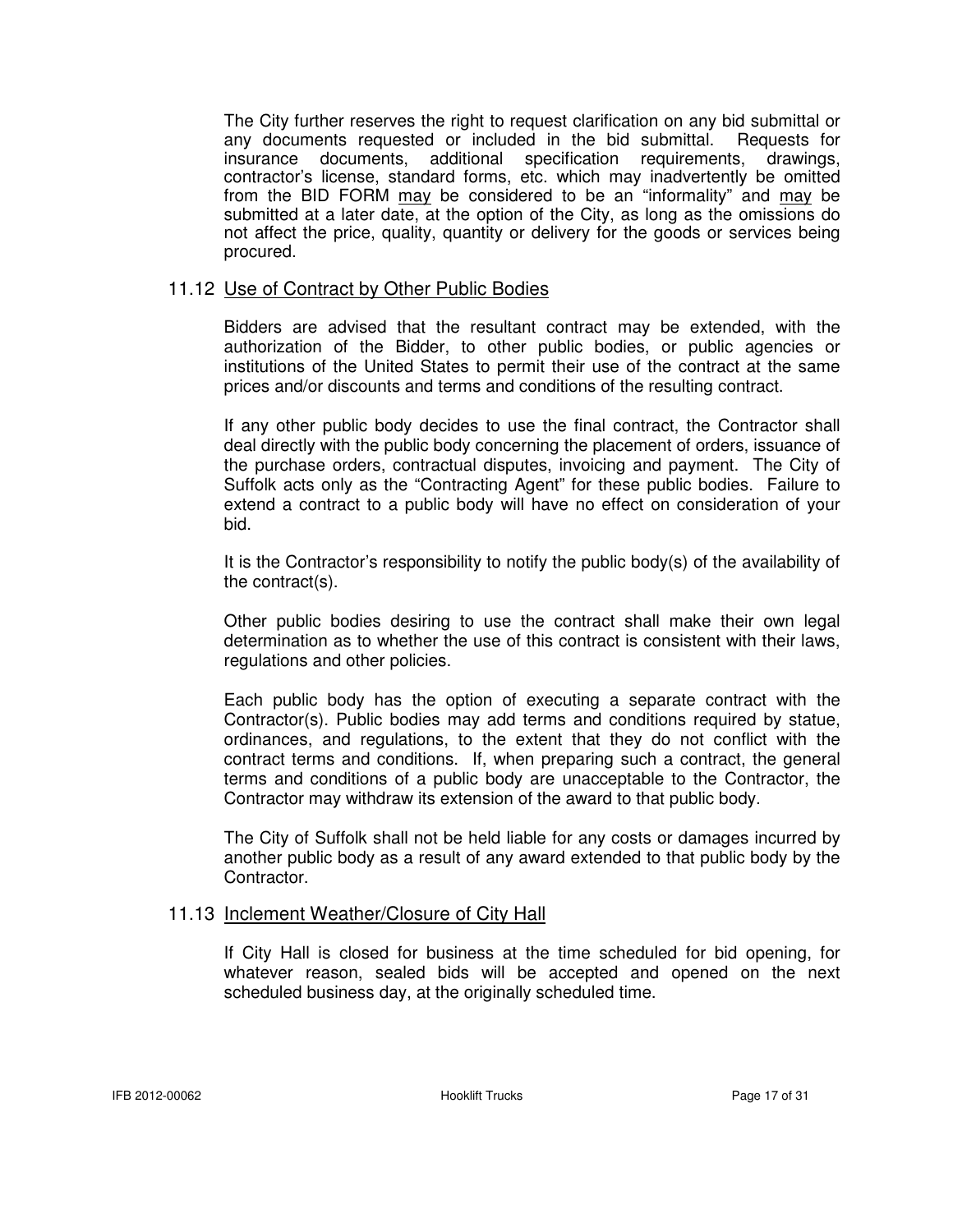#### 11.14 Basis for Award

 Contract award will be made to the lowest responsive and responsible bidder at the City's sole discretion. The City reserves the right to award the contract by item or in total for the contract period; the decision to make such award will be at the sole discretion of the City.

#### 11.15 Announcement of Award

 Upon the award or the announcement of the decision to award a contract as a result of this solicitation, the City will publicly post such notice on the bulletin board located outside of Room 105 of the Purchasing Division and/or on the City's web site, www.suffolk.va.us for a minimum of ten (10) days.

#### 11.16 Bidder Qualification

Only bids from established contractors for work similar in scope to work herein shall be considered; the City reserves the right to request specific reference information prior to award. Bidder shall demonstrate that he has adequate and appropriate manpower, tools and equipment to respond and perform in accordance with the provisions herein.

The City may, at its option, disqualify a bidder and reject his bid for cause. Reasons deemed to be sufficient for this action shall include, but not be limited to, the following:

- Evidence of collusion among bidders.
- Receipt of more than one bid on any project from an individual, or from a corporation. This restriction does not apply to subcontractors
- Default on any previous contract.
- For unreasonable failure to complete a previous contract within the specified time or for being in arrears on an existing contract without reasonable cause for being in arrears.
- Inability to perform as revealed by an investigation of the Bidder's financial statement, experience and/or plant and equipment.

#### 11.17 Taxes in Arrears

No bid or proposal will be accepted from or Contract awarded to any person, firm or corporation that is in arrears, or is in default to the City upon any debt or contract, or that is a defaulter as surety or otherwise upon any obligation to the City.

### **12.0 CONTRACT TERMS AND CONDITIONS**

#### 12.1 License Requirement

All firms doing business in the City of Suffolk are required to be licensed in accordance with the City of Suffolk business license ordinance. Wholesale and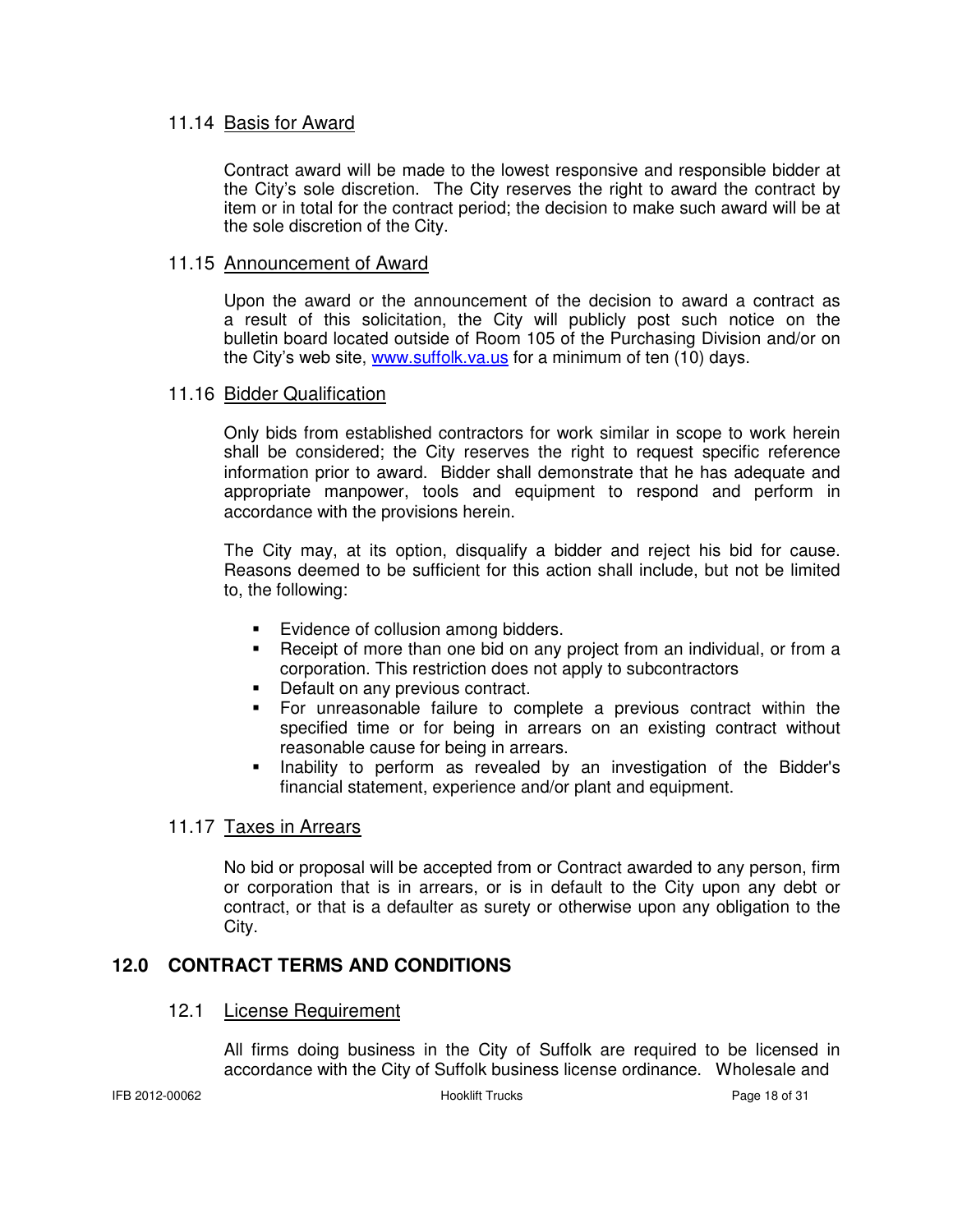retail merchants without a business location in the City of Suffolk are exempt from this requirement.

Any questions concerning business licenses should be directed to the Commissioner of the Revenue's Office, telephone (757) 514-4260.

#### 12.2 Insurance

 The successful bidder shall procure, maintain, and provide proof of, insurance coverage's for injuries to persons and/or property damage as may arise from or in conjunction with, the work performed on behalf of the City by the bidder, his agents, representatives, employees or subcontractors. Proof of coverage as contained herein shall be submitted fifteen (15) days prior to the commencement of work and such coverage shall be maintained by the offeror for three (3) years after delivery; for occurrence policies. Claims made policies must be in force or that coverage purchased for six (6) years after delivery date.

#### a. General Liability

 Coverage shall be as broad as: Comprehensive General Liability endorsed to include Broad Form, Commercial General Liability form including Products/Completed Operations.

1. Minimum Limits

General Liability:

- \$1,000,000 General Aggregate Limit
- \$1,000,000 Products & Completed Operations
- \$1,000,000 Personal and Advertising Injury
- \$1,000,000 Each Occurrence Limit
- \$1,000,000 Fire Damage Limit
- \$ 500,000 Medical Expense Limit

#### b. Automobile Liability

 Coverage sufficient to cover all vehicles owned, used, or hired by the offeror, his agents, representatives, employees or subcontractors.

1. Minimum Limits

Automobile Liability:

- \$1,000,000 Combined Single Limit
- \$1,000,000 Each Occurrence Limit
- \$ 500,000 Medical Expense Limit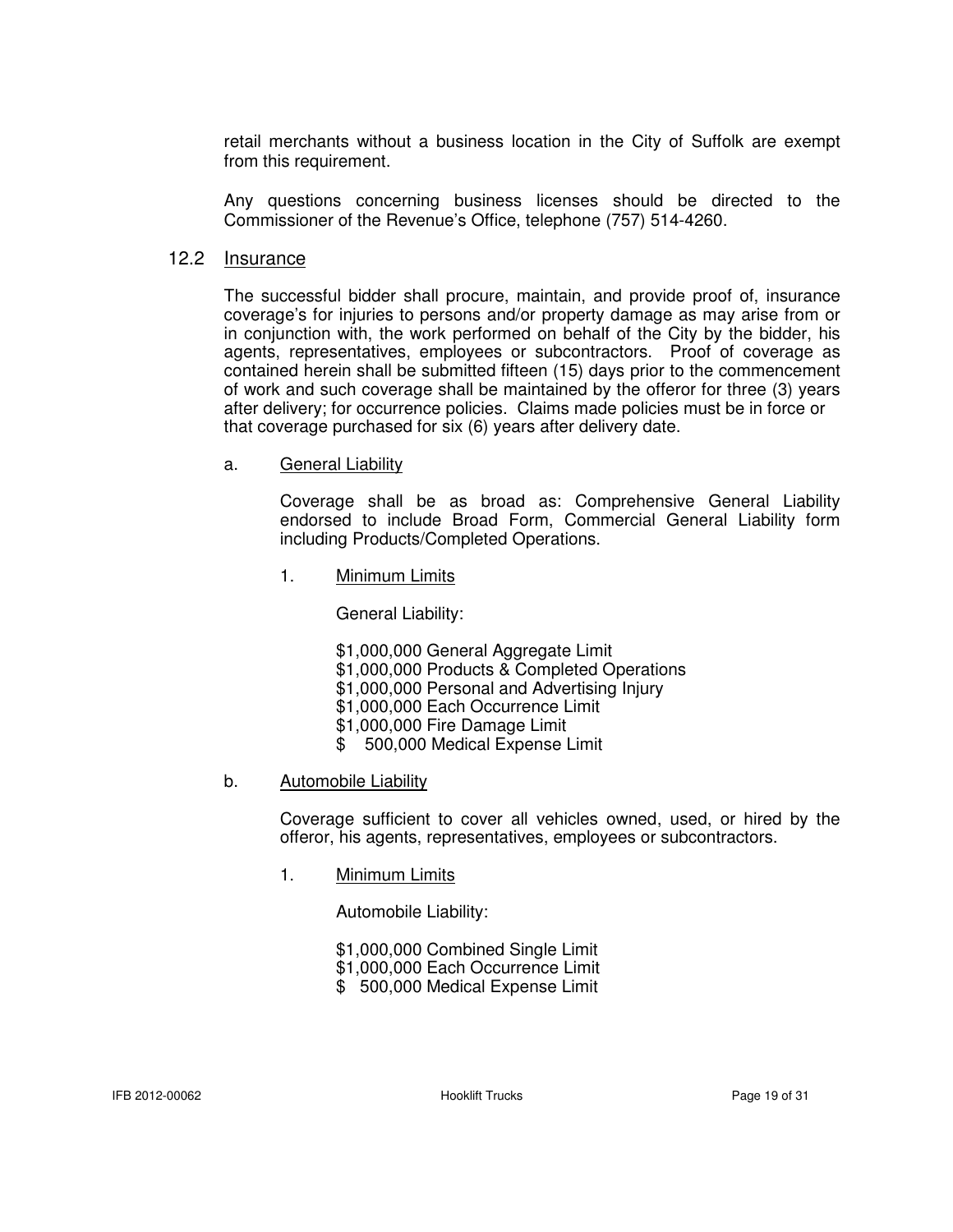#### c. Workers' Compensation

 Limits as required by the Workers' Compensation Act of Virginia. Employers Liability, \$1,000,000.

d. Umbrella/Excess Liability

\$1,000,000 umbrella/excess liability coverage

- e. Coverage Provisions
	- 1. All deductibles or self-insured retention shall appear on the certificate(s).
	- 2. The City of Suffolk, its' officers/ officials, employees, agents and volunteers shall be added as "additional insured" as their interests may appear. This provision does not apply to Professional Liability or Workers' Compensation/Employers' Liability.
	- 3. The offeror's insurance shall be primary over any applicable insurance or self-insurance maintained by the City.
	- 4. Shall provide thirty (30) days written notice to the City before any cancellation, suspension, or void of coverage in whole or part, where such provision is reasonable.
	- 5. All coverages for subcontractors of the offeror shall be subject to all of the requirements stated herein.
	- 6. All deductibles or self-insured retention shall appear on the certificate(s) and shall be subject to approval by the City. At the option of the City, either; the insurer shall reduce or eliminate such deductible or self-insured retention; or the offeror shall be required to procure a bond guaranteeing payment of losses and related claims expenses.
	- 7. Failure to comply with any reporting provisions of the policy(s) shall not affect coverage provided the City, its' officers/officials, agents, employees and volunteers.
	- 8. The insurer shall agree to waive all rights of subrogation against the City, its' officers/officials, agents, employees or volunteers for any act, omission or condition of premises which the parties may be held liable by reason of negligence.
	- 9. The offeror shall furnish the City certificates of insurance including endorsements affecting coverage. The certificates are to be signed by a person authorized by the insurance company(s) to bind coverage on its' behalf, if executed by a broker, notarized copy of authorization to bind, or certify coverage must be attached.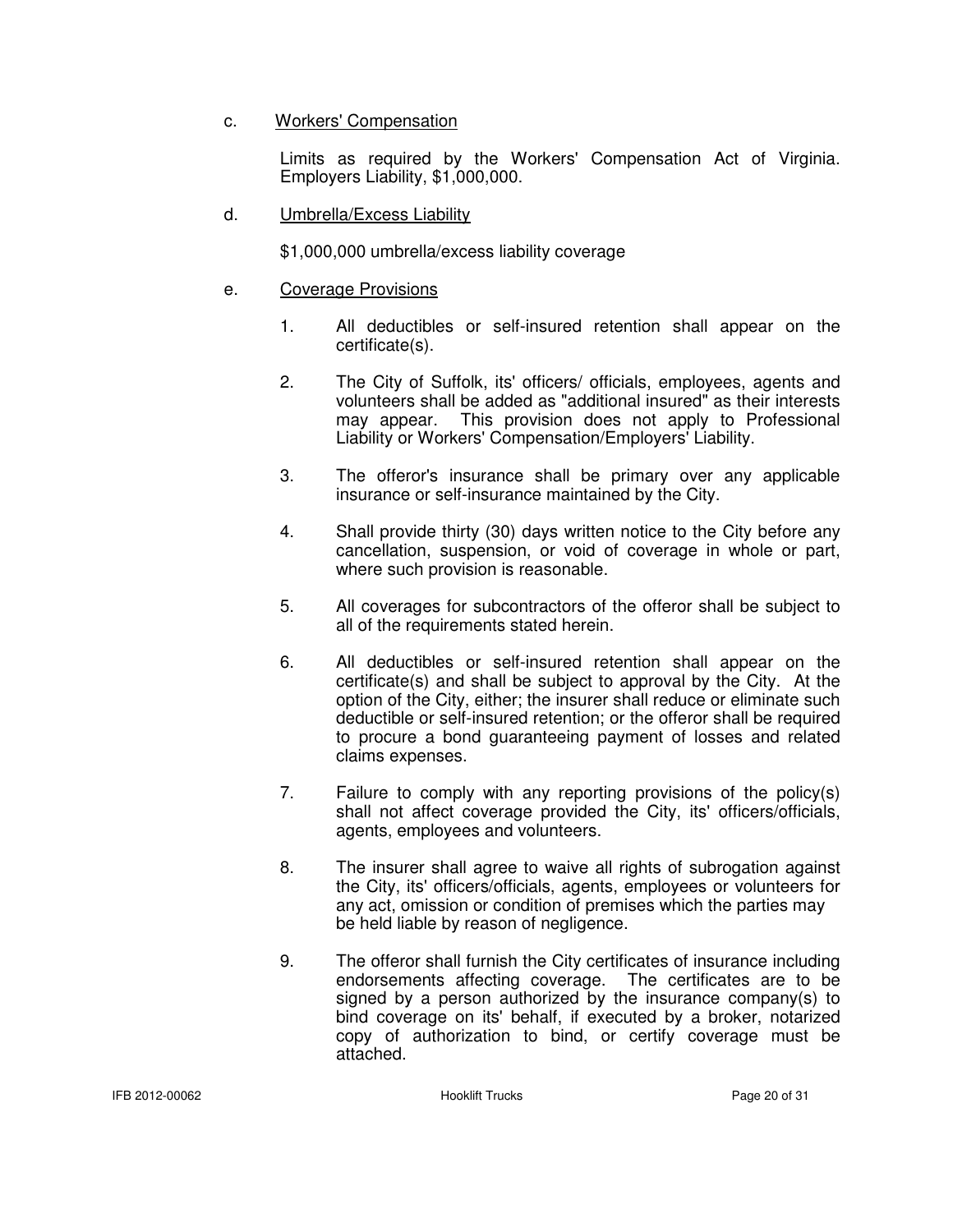- 10. All insurance shall be placed with insurers maintaining an A.M. Best rating of no less than an A:VII. If A.M. Best rating is less than A:VII, approval must be received from City's Risk Officer.
- 11. All coverage's designated herein shall be as broad as the Insurance Services Office (ISO) forms filed for use with the Commonwealth of Virginia.

#### 12.3 Hold Harmless Clause

The Contractor shall, during the term of the contract, indemnify and hold harmless the City of Suffolk from and against any and all losses, damages, claims, fines, penalties, suits and costs, including bodily injury or death of any person(s), or loss or damage to property, as well as fines, assessments and penalties imposed by any authority which may arise out of any violations of law by, and all acts and omissions of the Contractor, the Contractor's agents, employees occurring in connection with the products, completed operations, and other services covered herein.

#### 12.4 Safety

 All contractor and subcontractor performing services for the City are required and shall comply with all Occupational Safety and Health Administration (OSHA), State and City Safety and Occupational Health Standards and any other applicable rules and regulations. Also all contractors and subcontractors shall be held responsible for the safety of their employees and any unsafe acts or conditions that may cause injury or damage to any persons or property within and around the work site area under this contract.

#### 12.5 Anti-Discrimination

 By submitting their bids, bidders certify to the City that they will conform to the provisions of the Federal Civil Rights Act of 1964, as amended, as well as the Virginia Fair Employment Contracting Act of 1975, as amended, where applicable, the Virginians with Disabilities Act, the Americans with Disabilities Act and 2.2-4311 of the Virginia Public Procurement Act (VPPA). If the award is made to a faith-based organization, the organization shall not discriminate against any recipient of goods, services, or disbursements made pursuant to the contract on the basis of the recipient's religion, religious belief, refusal to participate in a religious practice, or on the basis of race, age, color, gender or national origin and shall be subject to the same rules as other organizations that contract with public bodies to account for the use of the funds provided; however, if the faith-based organization segregates public funds into separate accounts, only the accounts and programs funded with public funds shall be subject to audit by the public body. (Code of Virginia 2.2.4343.1E).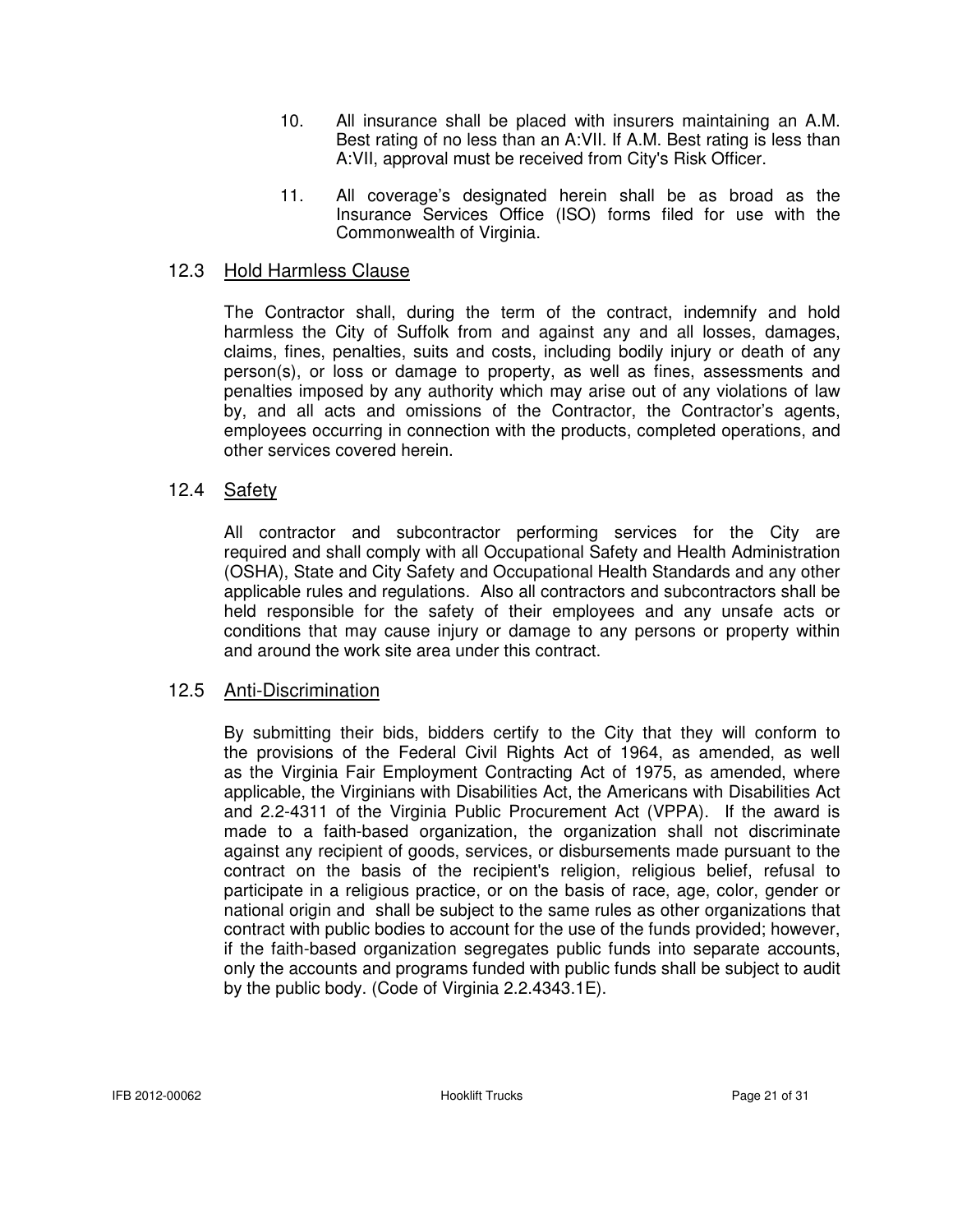Every contract over \$10,000 shall include the following provisions:

- 1. During the performance of this contract, the contractor agrees as follows:
	- a. The contractor will not discriminate against any employee or applicant for employment because of race, religion, color, sex, national origin, age, disability, service disabled veterans or any other basis prohibited by state law relating to discrimination in employment, except where there is a bona fide occupational qualification reasonably necessary to the normal operation of the contractor. The contractor agrees to post in conspicuous places, available to employees and applicants for employment, notices setting forth the provisions of this nondiscrimination clause.
	- b. The contractor, in all solicitations or advertisements for employees placed by or on behalf of the contractor, will state that such contractor is an equal opportunity employer.
	- c. Notices, advertisements and solicitations placed in accordance with federal law, rule or regulation shall be deemed sufficient for the purpose of meeting these requirements.
- 2. The contractor will include the provisions of No. 1 above in every subcontract or purchase order over \$10,000, so that the provisions will be binding upon each subcontractor or vendor.

### 12.6 Ethics In Public Contracting

By submitting a bid, the bidder certifies that their bid is made without collusion or fraud and that they have not offered or received any kickbacks or inducements from any other bidder, supplier, manufacturer or subcontractor in connection with their bid, and that they have not conferred on any public employee having official responsibility for this procurement transaction any payment, loan subscription, advance, deposit of money, services or anything of more than nominal value, present or promised, unless consideration of substantially equal or greater value was exchanged. (Code of Virginia 2.2.4367)

### 12.7 Compliance with Federal Immigration Law

Contractor does not, and shall not during the performance of the contract for goods and services in the Commonwealth of Virginia knowingly employ an unauthorized alien as defined in the Federal Immigration Reform and Control Act of 1986.

## 12.8 Debarment Status

By submitting a bid, bidders certify that they are not currently debarred by the Commonwealth of Virginia from submitting bids or proposals on contracts for the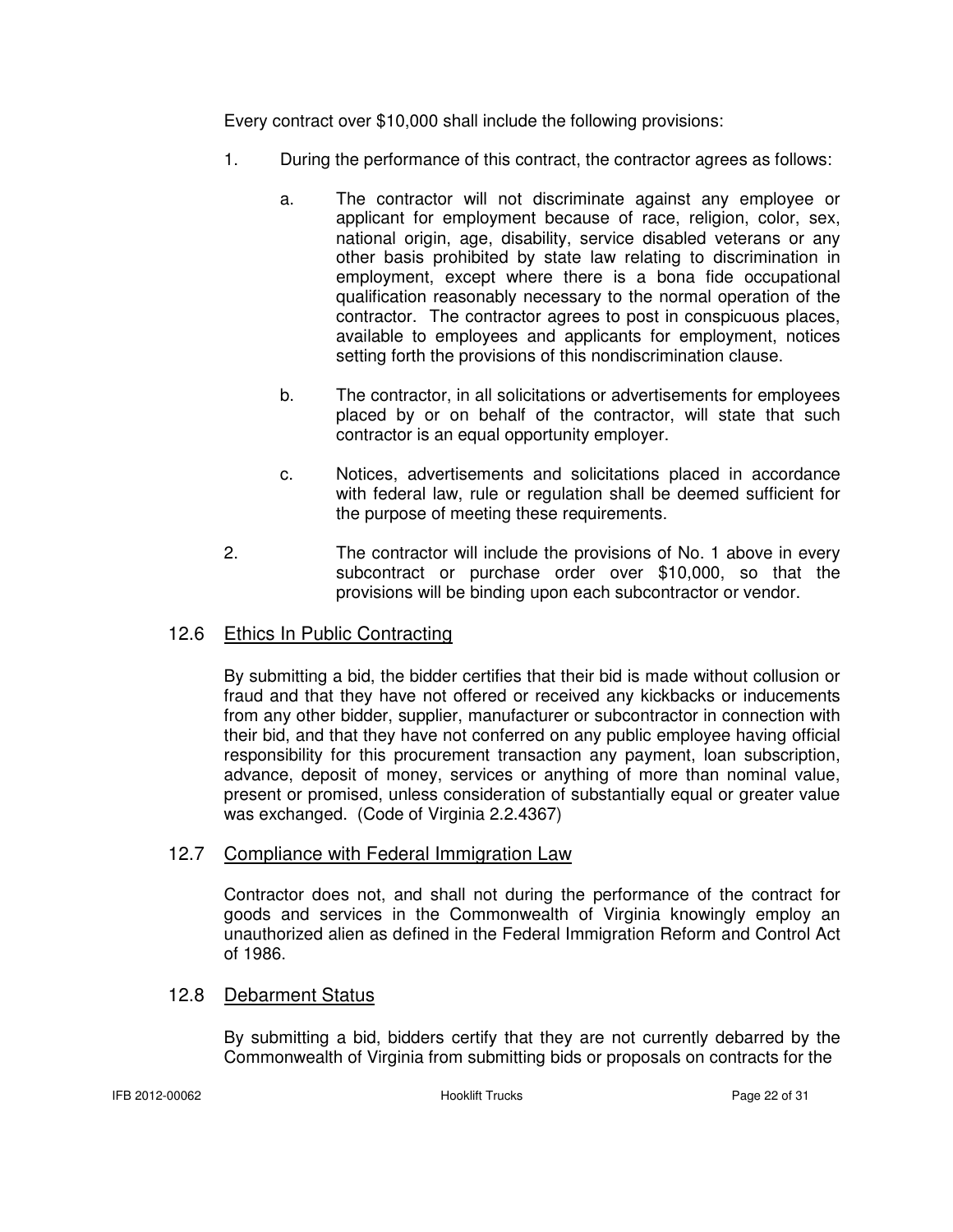type of goods and/or services covered by this solicitation, nor are they an agent of any person or entity that is currently so debarred.

#### 12.9 Antitrust

By entering into a contract, the contractor conveys, sells, assigns, and transfers to the City of Suffolk all rights, title and interest in and to all causes of action it may now have or hereafter acquire under the antitrust laws of the United States and the Commonwealth of Virginia, relating to the particular goods or services purchased or acquired by the City of Suffolk under said contract.

#### 12.10 Drug-Free Workplace

During the performance of this contract, the contractor agrees to (1) provide a drug-free workplace for the contractor's employees; (2) post in conspicuous place, available to employees and applicants for employment, a statement notifying employees that the unlawful manufacture, sale, distribution, dispensation, possession, or use of a controlled substance or marijuana is prohibited in the contractor's workplace and specifying the actions that will be taken against employees for violations of such prohibition; (3) state in all solicitation or advertisement for employees placed by or on behalf of the contractor that the contractor maintains a drug-free workplace; and (4) include the provisions of the foregoing clauses in every subcontract or purchase order of over \$10,000, so that the provisions will be binding upon each subcontractor or vendor.

For the purposes of this section, "drug-free workplace" means a site for the performance of work done in connection with a specific contract awarded to a contractor, the employees of whom are prohibited from engaging in the unlawful manufacture, sale, distribution, dispensation, possession or use of any controlled substance or marijuana during the performance of the contract.

#### 12.11 Exemption from Taxes

The City is exempt from State Sales Tax and Federal Excise Tax. Tax Exemption Certificate indicating the City's tax exempt status will be furnished by the City of Suffolk.

#### 12.12 Faith Based Organization

City of Suffolk does not discriminate against faith-based organizations.

#### 12.13 Substitutions

NO substitutions or cancellations are permitted after award without written approval by the Purchasing Agent.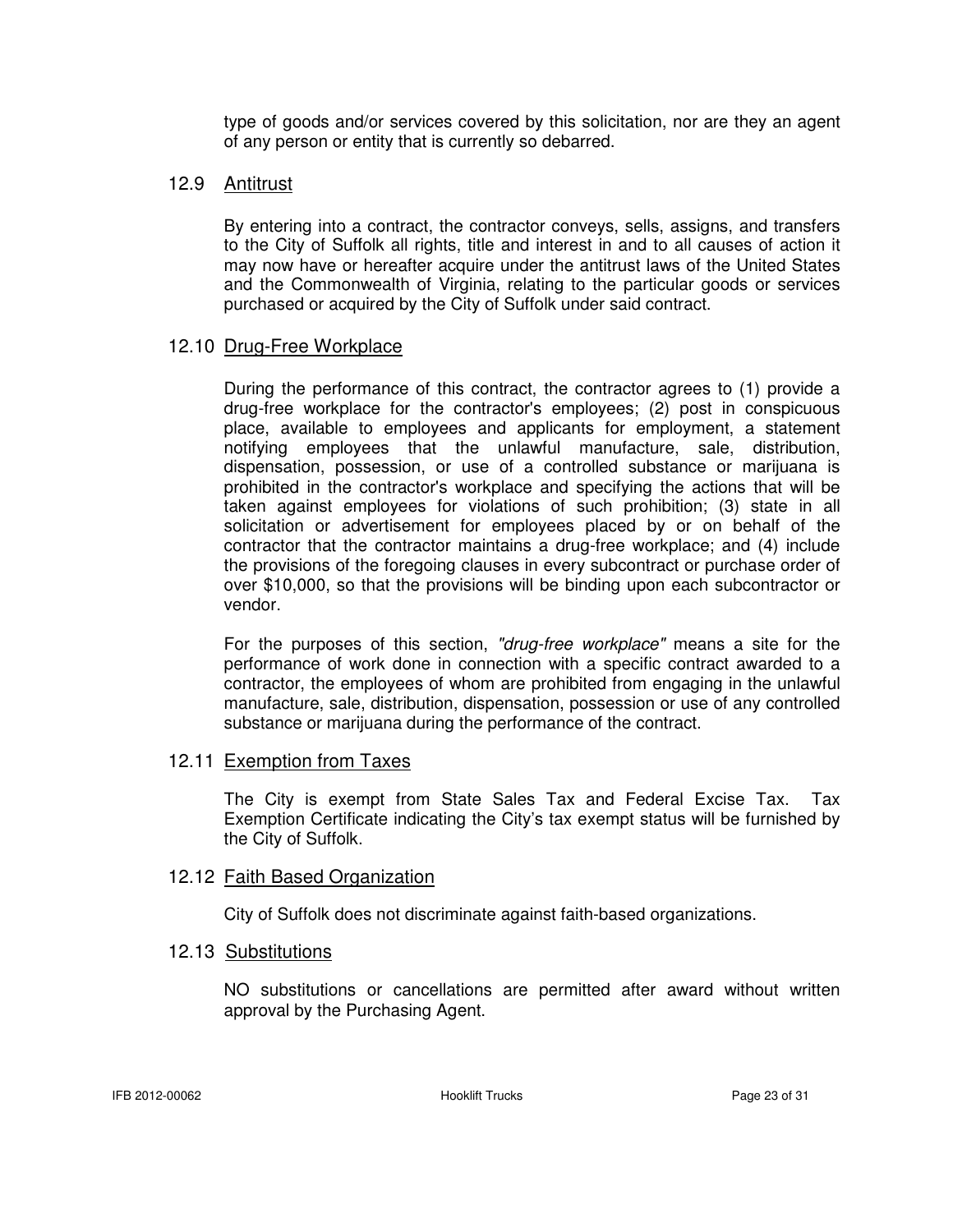#### 12.14 Method of Payment

Contractor shall submit invoices in duplicate for each delivery, such statement to include detailed breakdown of all charges, and shall be based on completion of tasks or deliverables.

Invoices shall be submitted to using departments.

 Upon acceptance of work, the City will render payment within forty-five (45) days of receipt of invoice. Unless otherwise provided, interest on the payment shall not exceed the rate of one percent (1%) per month.

Individual contractors shall provide their social security numbers, and proprietorships, partnerships, and corporations shall provide their federal employer identification number on the pricing form.

#### 12.15 Payments to Subcontractors

Within seven (7) days after receipt of monies paid by the City for work performed by a subcontractor under this contractor, the contractor shall either:

- a. Pay the subcontractor for the proportionate share of the total payment received from the City attributable to the work performed by the subcontractor under this contract; or
- b. Notify the City and subcontractor, in writing, of his intention to withhold all or a part of the subcontractor's payment and the reason for non-payment.

The contractor shall pay interest to the subcontractor on all amounts owed that remain unpaid beyond the seven (7) day period except for amounts withheld as allowed in item b above.

Payments to subcontractor(s) shall be made in accordance with §2.2-4354 of Code of Virginia (1950), as amended. Unless otherwise specified in this contract, interest shall accrue at the rate of one percent (1%) per month.

#### 12.16 Assignment of Contract

This contract may not be assigned in whole or in part without the written consent of the Purchasing Agent.

#### 12.17 Termination without Cause

 The City may at any time, and for any reason, terminate this Contract by written Notice to Contractor specifying the termination date, which shall be not less than thirty (30) days from the date such notice is mailed.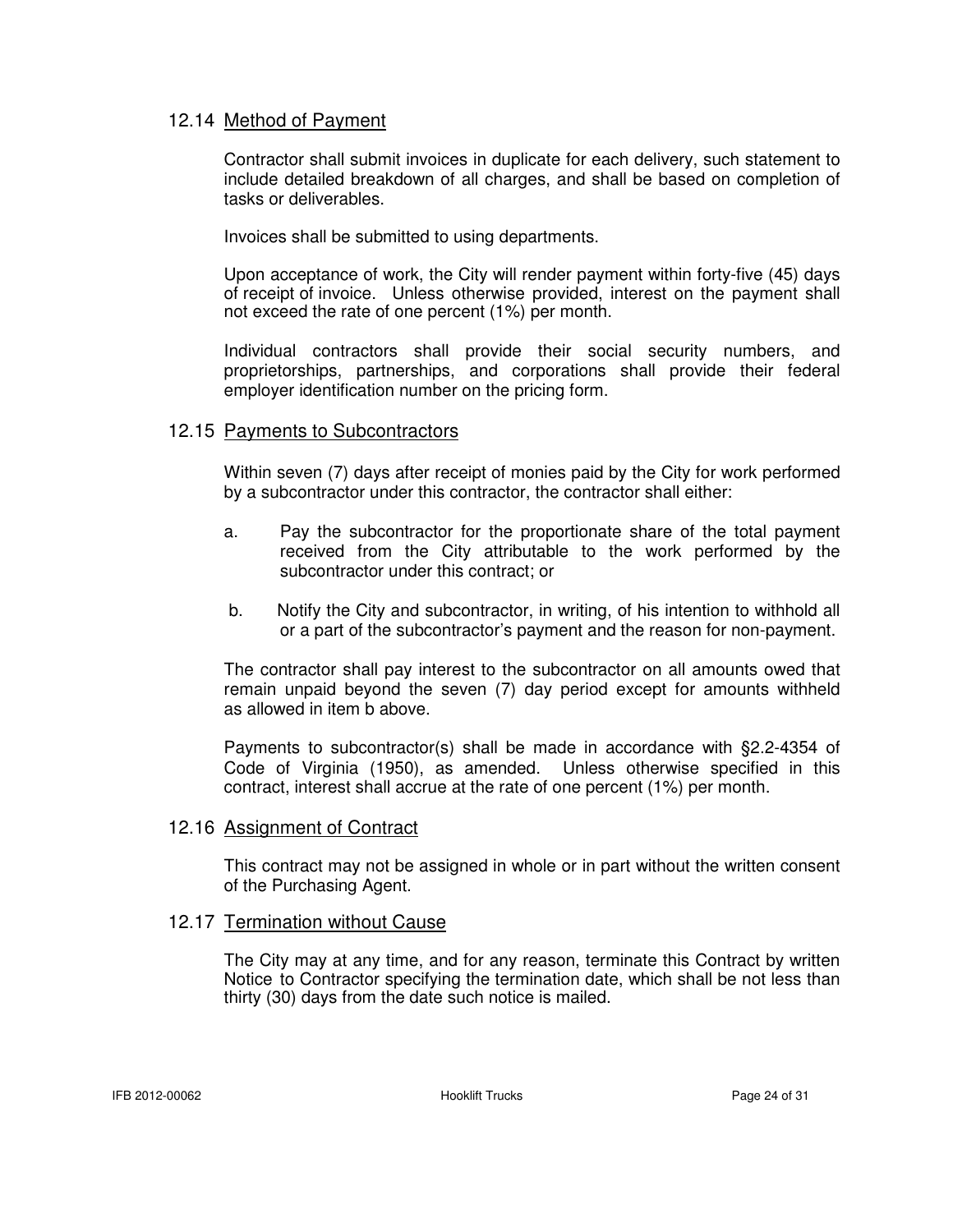Notice shall be given to Contractor by certified mail/return receipt requested at the address set forth in Contractor's Bid Proposal or as provided in this Contract.

 In the event of such termination, Contractor shall be paid such amount as shall compensate Contractor for the work satisfactorily completed, and accepted by the City, at the time of termination.

 If the City terminates this Contract, Contractor shall withdraw its personnel and equipment, cease performance of any further work under this Contract, and turn over to the City any work completed or in process for which payment has been made.

#### 12.18 Termination with Cause/Default/Cancellation

 In the event that Contractor shall for any reason or through any cause be in default of the terms of this Contract, the City may give Contractor written notice of such default by certified mail/return receipt requested at the address set forth in Contractor's Bid Proposal or as provided in this Contract.

 Unless otherwise provided, Contractor shall have ten (10) days from the date such notice is mailed in which to cure the default. Upon failure of Contractor to cure the default, the City may immediately cancel and terminate this Contract as of the mailing date of the default notice.

 Upon termination, Contractor shall withdraw its personnel and equipment, cease performance of any further work under the Contract, and turn over to the City any work in process for which payment has been made.

 In the event of violations of law, safety or health standards and regulations, this Contract may be immediately cancelled and terminated by the City and provisions herein with respect to opportunity to cure default shall not be applicable.

#### 12.19 Non Appropriation – Availability of Funds

 It is understood and agreed between the parties hereto that the City shall be bound and obligated hereunder only to the extent that the funds shall have been appropriated and budgeted for the purpose of this Contract. In the event funds are not appropriated and budgeted in any fiscal year for payments due under this Contract, the City shall immediately notify Contractor of such occurrence and this Contract shall terminate on the last day of the fiscal year for which (an) appropriation(s) (was) were received without penalty or expense to the City of any kind whatsoever.

#### 12.20 Severability

If any part, term, or provision of this agreement, shall be found by the Court to be legally invalid or unenforceable, then such provision or portion thereof, shall be performed in accordance with applicable laws. The invalidity or unenforceability of any provision or portion of any contract document shall not affect the validity of any other provision or portion of the contract document.

IFB 2012-00062 Hooklift Trucks Page 25 of 31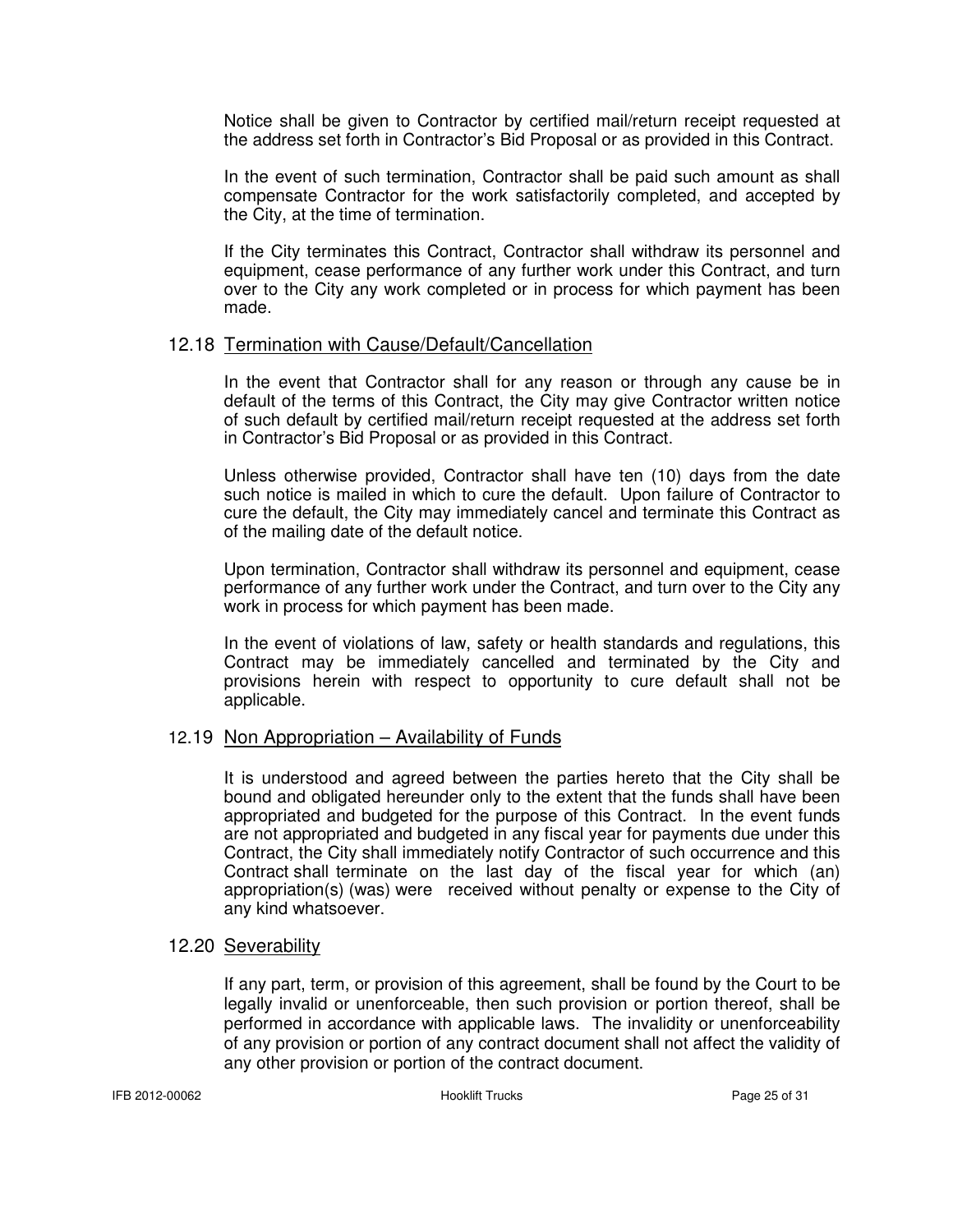#### 12.21 Controlling Law; Venue, Pending/During Litigation

 This CONTRACT shall be governed by the applicable laws of the Commonwealth of Virginia without regard to its conflict of law rules. In the event of litigation concerning this CONTRACT, the parties agree to the exclusive jurisdiction and venue of the appropriate state court for the City of Suffolk, Virginia; however, in the event that the federal court has jurisdiction over the matter, then the parties agree to the exclusive jurisdiction and venue of the U.S. District Court for the Eastern District of Virginia, Norfolk Division.

 The CONTRACTOR shall not cause a delay in services because of pending litigation or during litigation proceedings, except with the express, written consent of the CITY or by written instruction/order from the Court.

#### 12.22 Compliance with State Law; Foreign and Domestic Business authorized to Transact Business in the Commonwealth (VPPA §2.2 – 4311.2)

 A bidder or offeror organized or authorized to transact business in the Commonwealth pursuant to Title 13.1 or Title 50 is to include in its bid or proposal the identification number issued to it by the State Corporation Commission. Any bidder or offeror that is not required to be authorized to transact business in the Commonwealth as a foreign business entity under Title 13.1 or Title 50 or as otherwise required by law shall include in its bid or proposal a statement describing why the bidder or offeror is not required to be so authorized. A public body may void any contract with a business if the business fails to remain in compliance with the provisions of this section.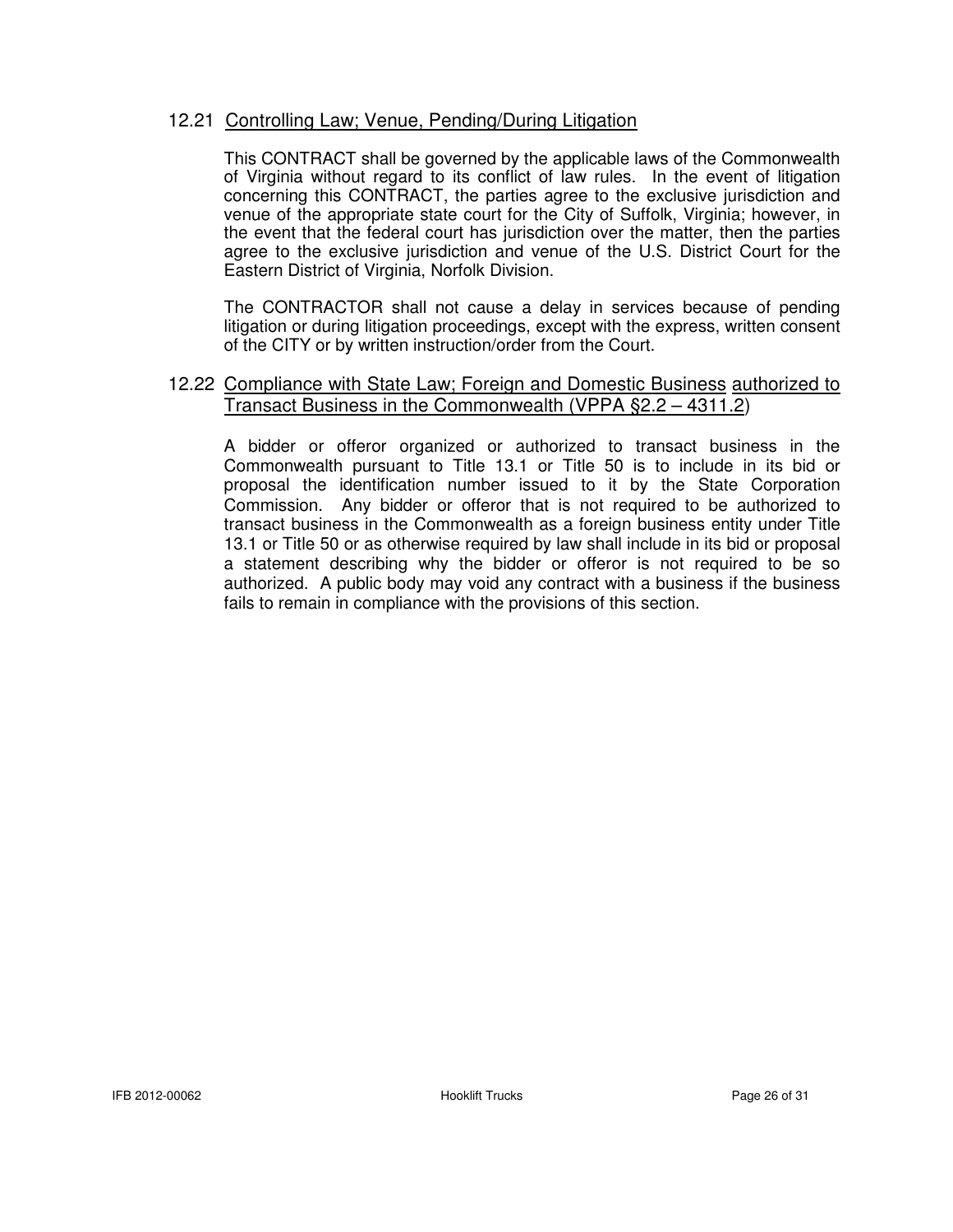# **BID FORM**

**TO:** Purchasing Division **BID:** Hooklift Trucks 441 Market Street<br>Suffolk, VA 23434

**DUE: February 28, 2012 TIME:** 3:00 p.m., local

\_\_\_\_\_\_\_\_\_\_\_\_\_\_\_\_\_\_\_\_\_\_\_\_\_\_(Company) quotes firm price, exclusive of all taxes, to furnish and deliver one (1) hooklift truck with stake body and attenuator and one (1) hooklift truck with dump body F.O.B. destination City of Suffolk Fleet Management Facility, 120 Forest Glen Drive, Suffolk, Virginia 23434 in accordance with all specifications, terms, and conditions herein.

**\*\*\*Bids and completed compliance sheets must be submitted on the City's BID FORM and packaged in an organized manner. Receipt of bids on anything other than the City's BID FORM will be reason for rejection. Bidders must submit one bid only; alternate bids will not be accepted.** 

| 1 EA Hooklift Truck with Stake Body and Attenuator | \$ |
|----------------------------------------------------|----|
|                                                    |    |
| 1 EA Hooklift Truck with Dump Body                 | \$ |
|                                                    |    |
| <b>GRAND TOTAL:</b>                                |    |
|                                                    |    |
| <b>OPTION:</b>                                     |    |

Should the price of the hooklift truck with stake body and attenuator come in over budget, the City may delete the attenuator attachment. The Bidder agrees to delete \$\_\_\_\_\_\_\_\_\_\_\_ from the total of the truck should the attenuator be deleted from the purchase.

Evaluation of bids will be based upon the total price of the complete unit (hooklift truck with stake body AND attenuator) as quoted above.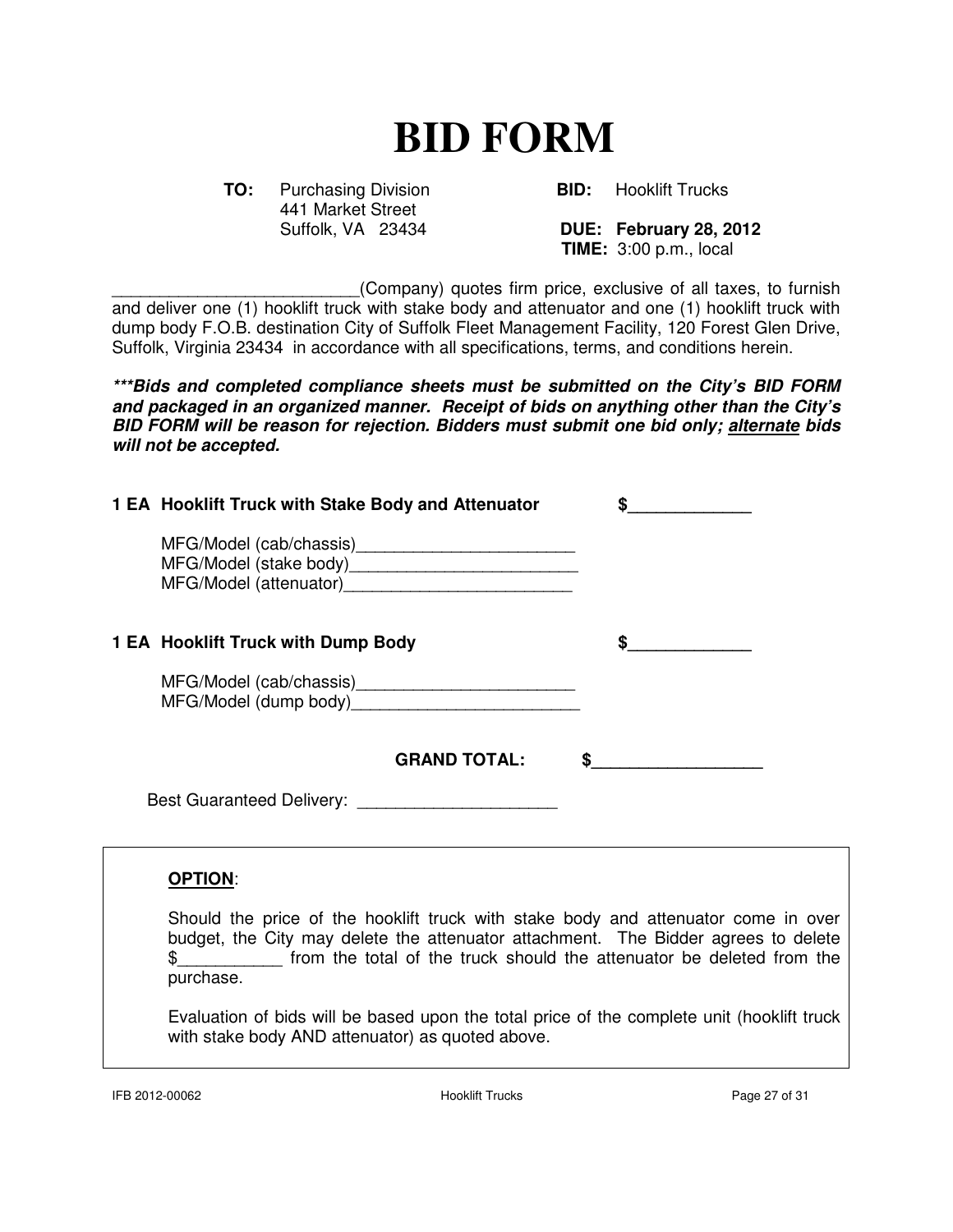Manufacturer's Warranties: \_\_\_\_\_\_\_\_\_\_\_\_\_\_\_\_\_\_\_\_\_\_\_\_\_\_\_\_\_\_\_\_\_\_\_\_\_\_\_\_\_\_\_\_ \_\_\_\_\_\_\_\_\_\_\_\_\_\_\_\_\_\_\_\_\_\_\_\_\_\_\_\_\_\_\_\_\_\_\_\_\_\_\_\_\_\_\_\_

Bidder has included the following with the bid submittal ( $\sqrt{ }$  if you comply):

| Specifications Compliance Sheets (Pages 4 - 14)            |
|------------------------------------------------------------|
| Specifications of cab and chassis offered                  |
| Specifications of dump body offered                        |
| Specifications of stake body offered                       |
| Specifications of attenuator offered                       |
| Anticollusion/Nondiscrimination/Drug Free Workplace Clause |
| Proof of Authority to Transact Business in Virginia        |

Payment Terms/Discounts \_\_\_\_\_\_\_\_\_\_\_\_\_\_\_\_\_\_\_\_\_\_\_(Suffolk's normal payment schedule: items accepted and invoiced by 10th of month will be paid month end. Cash discounts offered for less than 30 Days from receipt of proper invoice will not be considered in award.)

#### **BIDDER:**

| <b>Company Name</b>                  |                                                                                                                               |  |  |  |
|--------------------------------------|-------------------------------------------------------------------------------------------------------------------------------|--|--|--|
| Address                              |                                                                                                                               |  |  |  |
|                                      |                                                                                                                               |  |  |  |
| Person Quoting                       | Title<br><u> 1989 - Johann John Harry Harry Harry Harry Harry Harry Harry Harry Harry Harry Harry Harry Harry Harry Harry</u> |  |  |  |
| Telephone No.                        |                                                                                                                               |  |  |  |
| E-mail Address:                      |                                                                                                                               |  |  |  |
| Social Security Number or FIN Number |                                                                                                                               |  |  |  |

I certify that this bid is made without prior understanding, agreement, or connection with any corporation, firm, or person submitting a bid for the same equipment/materials/ service and is in all respects fair and without collusion or fraud. I understand that collusive bidding is a violation of State and Federal law and can result in fines, prison sentences and civil damage awards. I agree to abide by all conditions of this bid and certify that I am authorized to sign this bid for the bidder.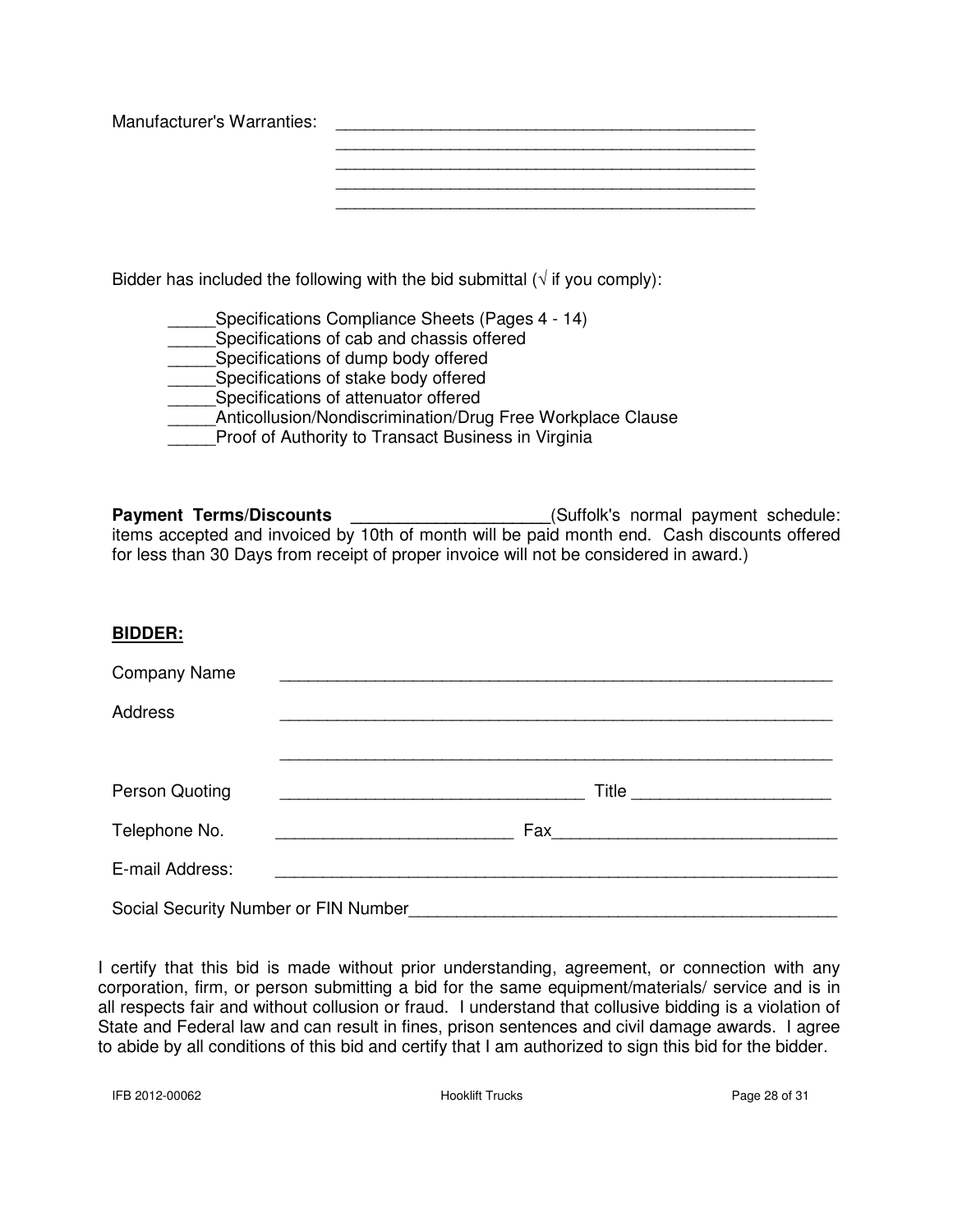I certify by my signature below that I have received the documents associated with this bid and understand that the review for completeness of these bid documents and the understanding and comprehension of the bid specifications is solely my responsibility; based on this, by my signature below I waive all rights to further claims against the City of Suffolk that the document were incomplete or not understandable.

I certify that the bidder represented herein is eligible to bid with respect to all applicable sections of State and Local Government Conflict of Interest Act, Code of Virginia, Section 2.1-639.1 et. seq.

**Signature \_\_\_\_\_\_\_\_\_\_\_\_\_\_\_\_\_\_\_\_\_\_\_\_\_\_\_\_\_\_\_\_\_\_\_\_\_\_\_\_\_\_\_\_\_\_ Date \_\_\_\_\_\_\_\_\_\_\_\_\_\_\_\_**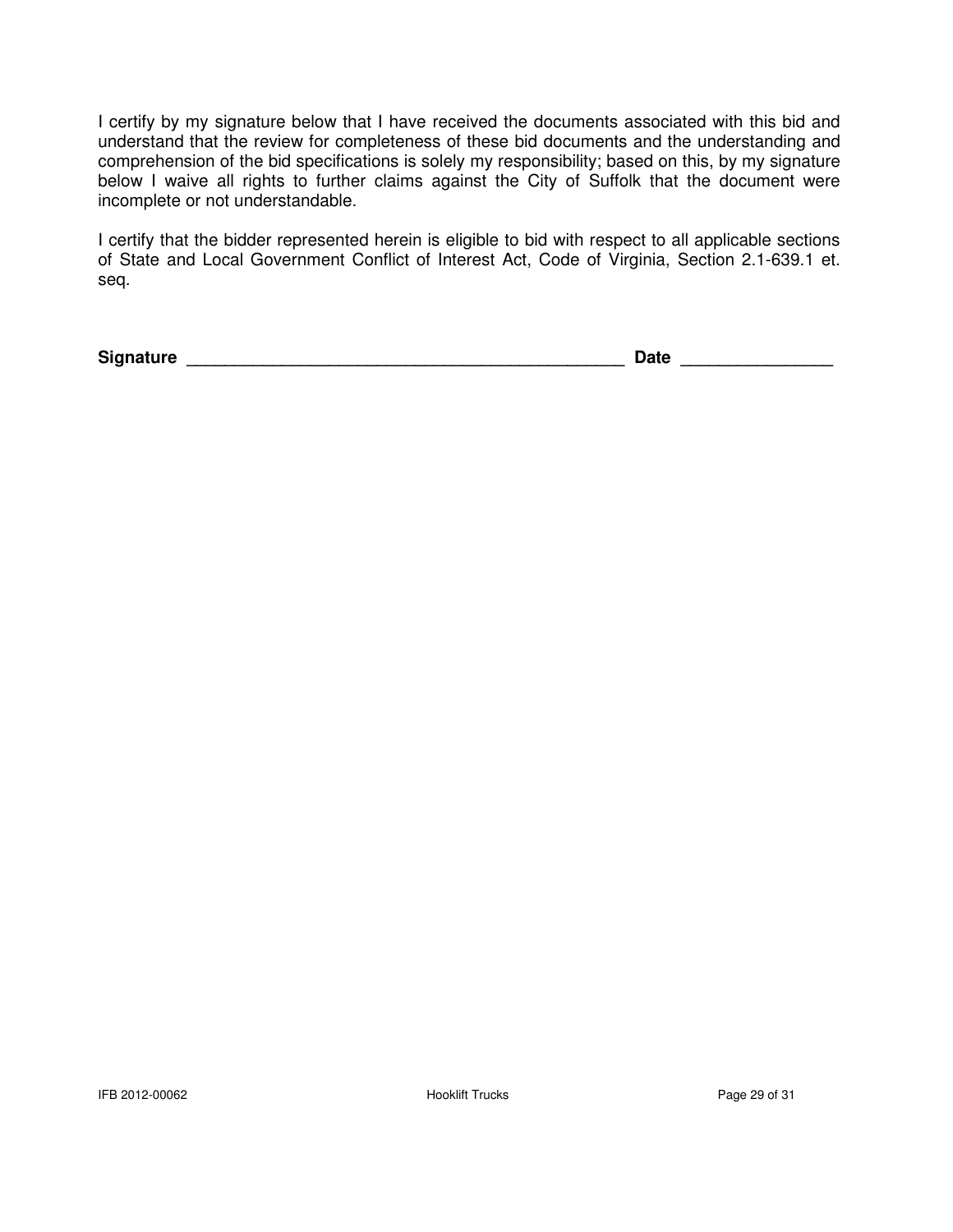#### **ANTICOLLUSION/NONDISCRIMINATION/DRUG FREE WORKPLACE CLAUSES**

#### **ANTICOLLUSION CLAUSE:**

IN THE PREPARATION AND SUBMISSION OF THIS BID, SAID BIDDER DID NOT EITHER DIRECTLY OR INDIRECTLY ENTER INTO ANY COMBINATION OR ARRANGEMENT WITH ANY PERSON, FIRM OR CORPORATION, OR ENTER INTO ANY AGREEMENT, PARTICIPATE IN ANY COLLUSION, OR OTHERWISE TAKE ANY ACTION IN THE RESTRAINT OF FREE, COMPETITIVE BIDDING IN VIOLATION OF THE SHERMAN ACT (15 U.S.C. SECTION 1), SECTIONS 59.1-9.1 THROUGH 59.1- 9.17 OR SECTIONS 59.1-68.6 THROUGH 59.1-68.8 OF THE CODE OF VIRGINIA.

THE UNDERSIGNED BIDDER HEREBY CERTIFIES THAT THIS AGREEMENT, OR ANY CLAIMS RESULTING THEREFROM, IS NOT THE RESULT OF, OR AFFECTED BY, ANY ACT OF COLLUSION WITH, OR ANY ACT OF, ANOTHER PERSON OR PERSONS, FIRM OR CORPORATION ENGAGED IN THE SAME LINE OF BUSINESS OR COMMERCE; AND, THAT NO PERSON ACTING FOR, OR EMPLOYED BY, THE CITY OF SUFFOLK HAS AN INTEREST IN, OR IS CONCERNED WITH, THIS BID; AND, THAT NO PERSON OR PERSONS, FIRM OR CORPORATION OTHER THAN THE UNDERSIGNED, HAVE, OR ARE, INTERESTED IN THIS BID.

#### **DRUG-FREE WORKPLACE:**

DURING THE PERFORMANCE OF THIS CONTRACT, THE CONTRACTOR AGREES TO (I) PROVIDE A DRUG-FREE WORKPLACE FOR THE CONTRACTOR'S EMPLOYEES; (II) POST IN CONSPICUOUS PLACES, AVAILABLE TO EMPLOYEES AND APPLICANTS FOR EMPLOYMENT, A STATEMENT NOTIFYING EMPLOYEES THAT THE UNLAWFUL MANUFACTURE, SALE, DISTRIBUTION, DISPENSATION, POSSESSION, OR USE OF A CONTROLLED SUBSTANCE OR MARIJUANA IS PROHIBITED IN THE CONTRACTOR'S WORKPLACE AND SPECIFYING THE ACTIONS THAT WILL BE TAKEN AGAINST EMPLOYEES FOR VIOLATIONS OF SUCH PROHIBITION; (III) STATE IN ALL SOLICITATIONS OR ADVERTISEMENTS FOR EMPLOYEES PLACED BY OR ON BEHALF OF THE CONTRACTOR THAT THE CONTRACTOR MAINTAINS A DRUG-FREE WORKPLACE; AND (IV) INCLUDE THE PROVISIONS OF THE FOREGOING SECTIONS I, II, AND III IN EVERY SUBCONTRACT OR PURCHASE ORDER OF OVER \$10,000, SO THAT THE PROVISIONS WILL BE BINDING UPON EACH SUBCONTRACTOR OR VENDOR.

FOR THE PURPOSE OF THIS SECTION, "DRUG-FREE WORKPLACE" MEANS A SITE FOR THE PERFORMANCE OR WORK DONE IN CONNECTION WITH A SPECIFIC CONTRACT AWARDED TO A CONTRACTOR IN ACCORDANCE WITH THIS CHAPTER, THE EMPLOYEES OF WHOM ARE PROHIBITED FROM ENGAGING IN THE UNLAWFUL MANUFACTURE, SALE, DISTRIBUTION, DISPENSATION, POSSESSION OR USE OF ANY CONTROLLED SUBSTANCE OR MARIJUANA DURING THE PERFORMANCE OF THE CONTRACT.

#### **NONDISCRIMINATION CLAUSE:**

- 1. EMPLOYMENT DISCRIMINATION BY BIDDER SHALL BE PROHIBITED.<br>2. DURING THE PERFORMANCE OF THIS CONTRACT. THE SUCCESSFU
	- 2. DURING THE PERFORMANCE OF THIS CONTRACT, THE SUCCESSFUL BIDDER SHALL AGREE AS FOLLOWS:
		- A. THE BIDDER, WILL NOT DISCRIMINATE AGAINST ANY EMPLOYEE OR APPLICANT FOR EMPLOYMENT BECAUSE OF RACE, RELIGION, COLOR, SEX, NATIONAL ORIGIN, AGE, DISABILITY, OR ANY OTHER BASIS PROHIBITED BY STATE LAW RELATING TO DISCRIMINATION IN EMPLOYMENT, EXCEPT WHERE THERE IS A BONA FIDE OCCUPATIONAL QUALIFICATION/CONSIDERATION REASONABLY NECESSARY TO THE NORMAL OPERATION OF THE BIDDER. THE BIDDER AGREES TO POST IN CONSPICUOUS PLACES, AVAILABLE TO EMPLOYEES AND APPLICANTS FOR EMPLOYMENT, NOTICES SETTING FORTH THE PROVISIONS OF THIS NONDISCRIMINATION CLAUSE.
		- B. THE BIDDER, IN ALL SOLICITATIONS OR ADVERTISEMENTS FOR EMPLOYEES PLACED ON BEHALF OF THE BIDDER, WILL STATE THAT SUCH BIDDER IS AN EQUAL OPPORTUNITY EMPLOYER.
		- **C.** NOTICES, ADVERTISEMENTS, AND SOLICITATIONS PLACED IN ACCORDANCE WITH FEDERAL LAW, RULE OR REGULATION SHALL BE DEEMED SUFFICIENT FOR THE PURPOSE OF MEETING THE REQUIREMENTS OF THIS SECTION.
		- D. BIDDER WILL INCLUDE THE PROVISIONS OF THE FOREGOING SECTIONS A, B, AND C IN EVERY SUBCONTRACT OR PURCHASE ORDER OF OVER \$10,000, SO THAT THE PROVISIONS WILL BE BINDING UPON EACH SUBCONTRACTOR OR VENDOR.

| Name and Address of Bidder:                                                                                                                                 | Date:                                                                                                |
|-------------------------------------------------------------------------------------------------------------------------------------------------------------|------------------------------------------------------------------------------------------------------|
|                                                                                                                                                             | By:                                                                                                  |
|                                                                                                                                                             | Signature In Ink                                                                                     |
|                                                                                                                                                             |                                                                                                      |
|                                                                                                                                                             | <b>Printed Name</b>                                                                                  |
|                                                                                                                                                             |                                                                                                      |
| Telephone Number: (                                                                                                                                         |                                                                                                      |
| Fax Phone Number: (                                                                                                                                         | Title                                                                                                |
| FIN/SSN#:                                                                                                                                                   |                                                                                                      |
| Is your firm a "minority" business? $\Box$ Yes $\Box$ No<br>□ African American<br>□ Hispanic American<br>□ American Indian<br>$\Box$ Other; Please Explain: | If yes, please indicate the "minority" classification below:<br>□ Eskimo □ Asian American<br>□ Aleut |
|                                                                                                                                                             | Is your firm a Small Business? □ Yes □ No                                                            |
| IFB 2012-00062<br><b>Hooklift Trucks</b>                                                                                                                    | Page 30 of 31                                                                                        |
|                                                                                                                                                             |                                                                                                      |